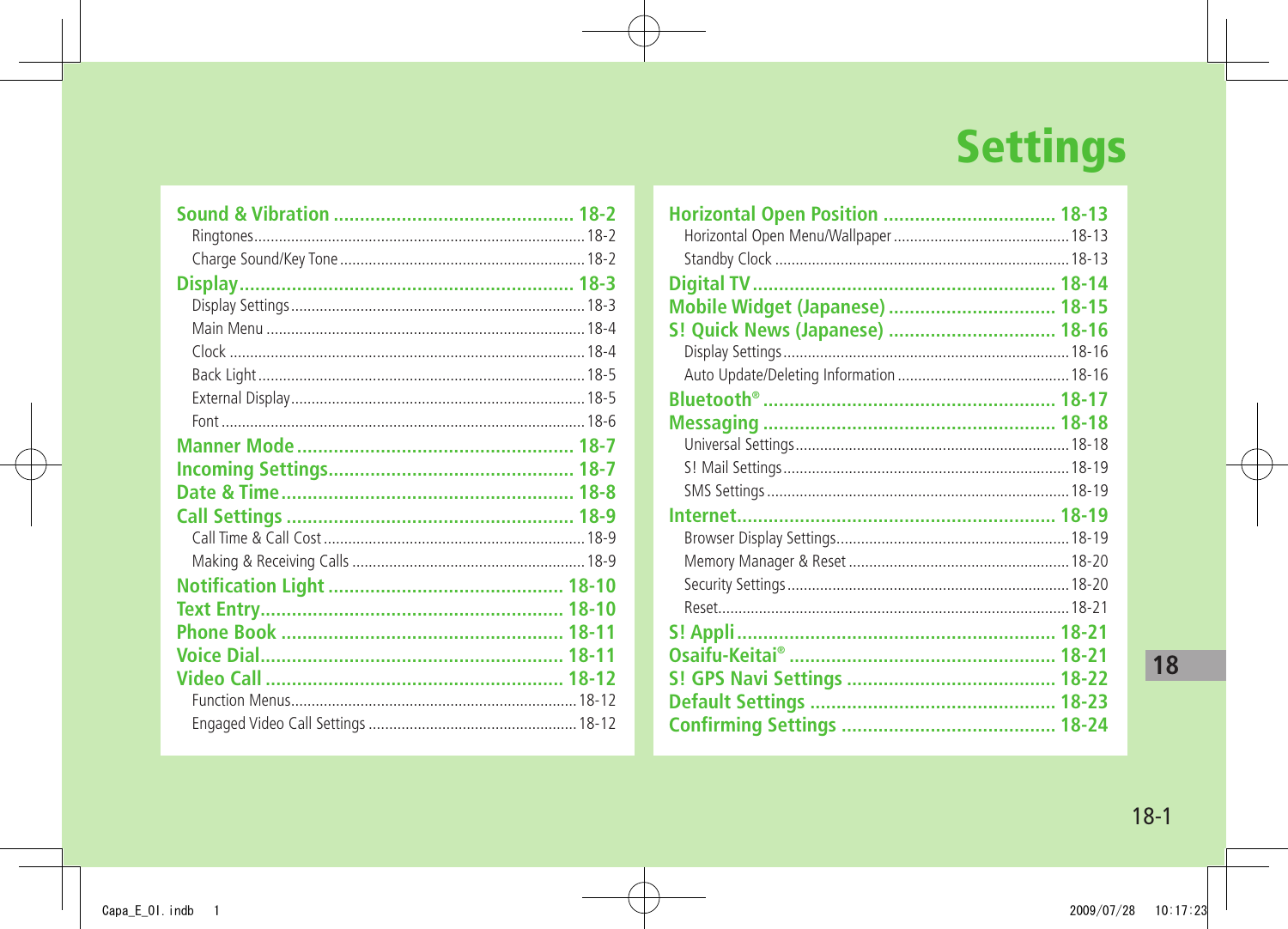## <span id="page-1-0"></span>**Settings Sound & Vibration**

### **Ringtones**

#### **From Main Menu** Settings

| Setting/Operation                                                                                                                                                                            | <b>Default</b>                             |
|----------------------------------------------------------------------------------------------------------------------------------------------------------------------------------------------|--------------------------------------------|
| <b>Change Ringtone</b><br>> Sound Settings $\rightarrow$ Ring Tones $\rightarrow$ Select an item $\rightarrow$<br>Select Ring Tone $\rightarrow$ Select a type $\rightarrow$ Select a folder | Phone/Video<br>Call: Pattern 1<br>Message: |
| $\rightarrow$ Select a tone                                                                                                                                                                  | Tone3                                      |
| ■ Change Ringer Volume<br>$\triangleright$ Sound Settings $\rightarrow$ Ringer Volume $\rightarrow$ Select a type<br>$\rightarrow$ [0] to adjust volume                                      | Level 4                                    |
| Disable 3D Sound Effect (Ringtone/Melody)<br>$>$ Sound Settings $\rightarrow$ Stereo/3D Sound $\rightarrow$ OFF                                                                              | ON                                         |
| Set Ringtone Sound Output for Earphone*<br>$\triangleright$ Sound Settings $\rightarrow$ Earphone $\rightarrow$ Earphone                                                                     | Earphone $+$<br>Speaker                    |
| Set Message Ringtone Duration<br>$>$ Sound Settings $\rightarrow$ Message Ring Tones $\rightarrow$<br>ON or OFF ( $\rightarrow$ For ON, enter ring time)                                     | ON (Ring time:<br>$05$ sec $)$             |
| <b>Set Vibration Alert</b><br>> Incoming Settings $\rightarrow$ Vibrator $\rightarrow$ Select an item<br>$\rightarrow$ Select a vibration pattern                                            | OFF                                        |

\* When earphone is connected and Sound Settings is set to **Earphone**, ringtone sounds through earphone and speaker for incoming calls/messages or alarms after about 20 seconds. Other sounds (e.g. Demo playback) are heard only from earphone.

#### ■ **Pre-installed Ringtones**

| <b>Title</b>                                                                  | <b>Composer</b>               |
|-------------------------------------------------------------------------------|-------------------------------|
| Pinwheel                                                                      | Original                      |
| SINFONIA NR 101 THE CLOCK HOB<br>1101                                         | <b>HAYDN FRANZ JOSEPH</b>     |
| JE TE VEUX                                                                    | SATIE ERIK ALFREDI LE         |
| DANSE DES MIRLITONS // CASSE<br>NOISETTE OP 71A /ORI                          | CHAJKOVSKIJ PETR ILICH        |
| HEIGH HO // SNOW WHITE AND THE CHURCHILL FRANK E<br><b>SEVEN DWARFS /INST</b> |                               |
| DANCE OF THE KNIGHTS<br>OP 64 NO 13                                           | PROKOFFV SERGELS              |
| <b>WALTZ/COPPELIA BALLET SUITE</b>                                            | DELIBES LEO CLEMENT PHILIBERT |
| PETER AND THE WOLF OP 67                                                      | PROKOFEV SERGEJ S             |

Names of composers given above conform to JASRAC Website. Parts of titles may not appear due to Display size.

### **Charge Sound/Key Tone**

**From Main Menu** Settings

| Setting/Operation                                                               | <b>Default</b> |
|---------------------------------------------------------------------------------|----------------|
| Set Key Tone                                                                    | OFF            |
| > Sound Settings $\rightarrow$ Key Tone $\rightarrow$ ON or OFF                 |                |
| ■ Charging Start/End Tone Off                                                   |                |
| > Phone Settings $\rightarrow$ Battery $\rightarrow$ Charge Sound $\rightarrow$ | I ON           |
| <b>OFF</b>                                                                      |                |

18-2 **Settings 18**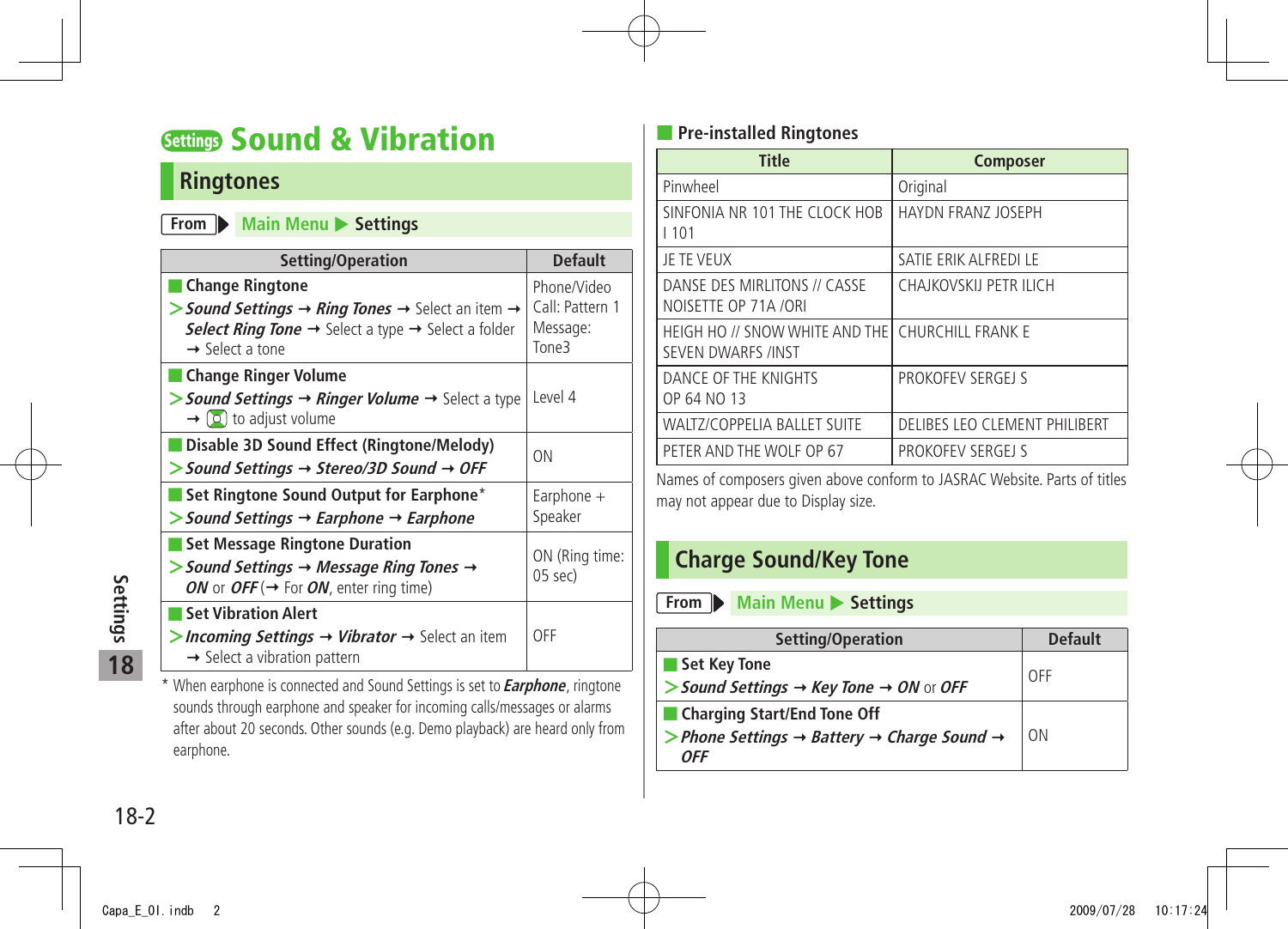## <span id="page-2-0"></span>**Settings Display**

### **Display Settings**

● Horizontal Open Menu/Wallpaper (Horizontal Open Position) ( P.18-13)

#### **From Main Menu** > Settings > Display Settings

| Setting/Operation                                                                                                                                                                                                                                                                                                 | <b>Default</b>           |
|-------------------------------------------------------------------------------------------------------------------------------------------------------------------------------------------------------------------------------------------------------------------------------------------------------------------|--------------------------|
| <b>Change Wallpaper</b><br>$>$ Internal Display $\rightarrow$ Stand-by Display $\rightarrow$<br>Select an item $\rightarrow$ Select a folder $\rightarrow$ Select an image                                                                                                                                        | $(\mathcal{C}$ P.18-23)  |
| <b>Add Calendar to Wallpaper</b><br>$>$ Internal Display $\rightarrow$ Stand-by Display $\rightarrow$<br><b>Calendar</b> $\rightarrow$ Select a view format $\rightarrow$ <b>BG Image ON</b><br>or <i>BG Image OFF</i> ( $\rightarrow$ For <i>BG Image ON</i> , select a<br>folder $\rightarrow$ select an image) |                          |
| <b>Change Wallpaper Randomly</b><br>> Internal Display → Stand-by Display →<br><b>Random Display <math>\rightarrow</math></b> Select a folder $\rightarrow$ Every Hour<br>or <b>Every Day</b>                                                                                                                     |                          |
| <b>Change Outgoing Call/Message Image</b><br>> Internal Display $\rightarrow$ Select an outgoing type $\rightarrow$<br>Select a folder → Select an image                                                                                                                                                          | (C <sub>T</sub> P.18-23) |
| <b>Change Incoming Call/Message Image</b><br>> Internal Display $\rightarrow$ Select an incoming type $\rightarrow$<br>Select Calling Disp. $1 \rightarrow$ Select an image type $\rightarrow$<br>Select a folder $\rightarrow$ Select an image                                                                   | (C <sub>J</sub> P.18-23) |

| Change Battery/Antenna Indicator<br>>Internal Display $\rightarrow$ Battery Icon or Antenna Icon Pattern 1<br>$\rightarrow$ Select a pattern |                          |
|----------------------------------------------------------------------------------------------------------------------------------------------|--------------------------|
| Change Start-up Window<br>> Internal Display $\rightarrow$ Start-up $\rightarrow$ OFF, Message,<br>Pictures or Videos <sup>2</sup>           |                          |
| <b>Change Display Color Scheme</b><br>$\gt$ Color $\rightarrow$ Select a color                                                               | (C <sub>J</sub> P.18-23) |
| ■ Set Interface Language<br>>言語設定 → English                                                                                                  | 日本語                      |
| Show New Call/Message when Handset Opens<br>Open for New $\rightarrow$ ON                                                                    | OFF                      |

<sup>1</sup> ● Setting applies to messages retrieved manually (**Incoming Options**  (**P**P.18-19) set to *Manual Retrieval*) or when Server Mail is retrieved (Retrieve New window cannot be changed).

- $2 \cdot \bullet$  For **Pictures** or **Videos**: Select a folder  $\rightarrow$  Select an image
	- For **Message**: Enter text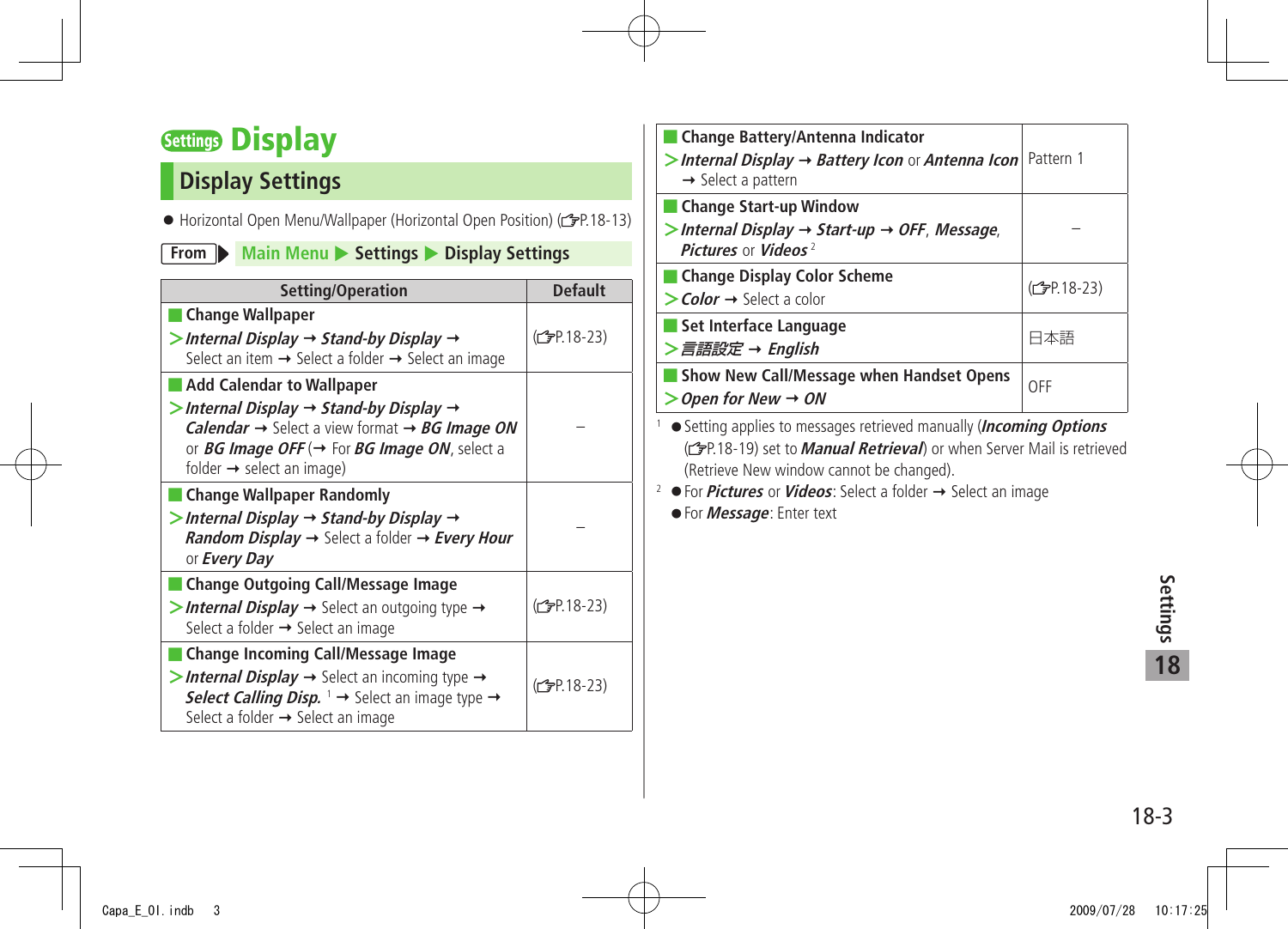### <span id="page-3-0"></span>**Main Menu**

**From Main Menu**  $\triangleright$  **Settings**  $\triangleright$  **Display Settings Menu Icons** 

| Setting/Operation                                                                                         | <b>Default</b>          |
|-----------------------------------------------------------------------------------------------------------|-------------------------|
| <b>Change Main Menu Theme</b>                                                                             | $(\mathcal{C}$ P.18-23) |
| $\geq$ Select a pattern                                                                                   |                         |
| <b>Change Main Menu Icons</b>                                                                             |                         |
| • <b>Customize</b> → Select a menu → Select a folder →<br>Select an image                                 |                         |
| Change Main Menu Background                                                                               |                         |
| > Customize $\rightarrow$ Background Image $\rightarrow$ Select a<br>folder $\rightarrow$ Select an image |                         |

### **Clock**

- Standby Clock (Horizontal Open Position) (c 子P.18-13)
- External Display Clock (cr P.18-5)

**From Main Menu**  $\triangleright$  **Settings**  $\triangleright$  **Display Settings** ▶ Internal Display ▶ Clock

| Setting/Operation                                                                                                | <b>Default</b>               |
|------------------------------------------------------------------------------------------------------------------|------------------------------|
| ■ Change Standby Clock Pattern 1                                                                                 |                              |
| > Stand-by Clock $\rightarrow \infty$ [Pattern] $\rightarrow$ Select a pattern<br>$\rightarrow$ [o][Set]         | $ $ (c <sup>2</sup> P.18-23) |
| ■ Change Standby Clock Position $12$                                                                             |                              |
| > Stand-by Clock $\rightarrow \infty$ [Position] $\rightarrow$ Select a<br>position $\rightarrow$ <b>O</b> [Set] | Pattern 1                    |
| $\blacksquare$ Change Standby Clock Size $\lceil$                                                                | Small                        |
| > Stand-by Clock → $\circledcirc$ [Size] → Large → $\circledcirc$ [Set]                                          |                              |
| <b>Change Standby Clock at Upper Right (lower</b><br>right in Landscape View)                                    | $(\mathcal{F}P.18-23)$       |
| > Icon Clock $\rightarrow$ Select a pattern                                                                      |                              |

<sup>1</sup> Highlight **Stand-by Clock → (**⊠)[Play] to view Standby Clock.

2 Even if clock position is set to **Pattern 2** - **Pattern 12**, clock appears in **Pattern 1** when:

● Calendar, World Clock or Operator Name is set to appear in Standby

- Time zone is set to other than GMT+9
- Privacy Key Lock is active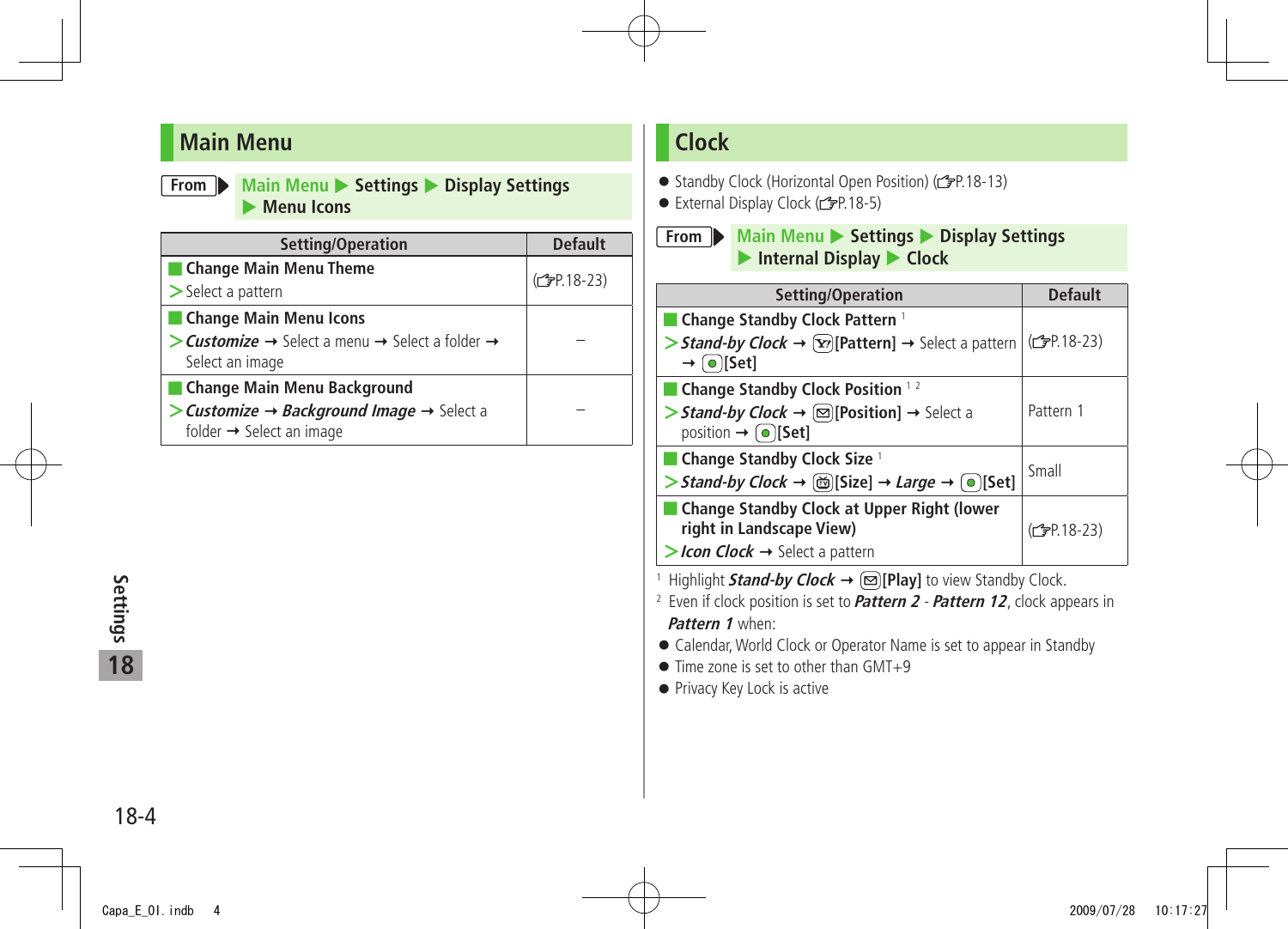### <span id="page-4-0"></span>**Back Light**

#### **From Main Menu** > Settings > Display Settings

| Setting/Operation                                                                                                                                                                                                                     | <b>Default</b>        |
|---------------------------------------------------------------------------------------------------------------------------------------------------------------------------------------------------------------------------------------|-----------------------|
| Turn Back Light On/Off; Set Power Saver Mode 1<br>> Back Light Time $\rightarrow$ Lighting $\rightarrow$ ON or OFF $\rightarrow$<br>Select ON (Power Saver Mode) or<br>OFF (Constant Light) ( $\rightarrow$ For ON, Enter Light time) | $ON +$ Saver          |
| Illuminate Back Light while Charging<br>$\triangleright$ Back Light Time $\rightarrow$ Charging $\rightarrow$ Constant Light                                                                                                          | Standard <sup>2</sup> |
| Limit Back Light to Display Only<br>$>$ Back Light Time $\rightarrow$ Area $\rightarrow$ LCD                                                                                                                                          | $LCD + Keys$          |
| Adjust Brightness<br>$>$ Back Light Time $\rightarrow$ Brightness $\rightarrow$<br>Select a brightness level                                                                                                                          | Auto $3$              |
| Set Back Light to Turn On Softly<br>$>$ Back Light Time $\rightarrow$ Soft Light $\rightarrow$ ON                                                                                                                                     | OFF                   |
| Disable Auto Image Compensation<br>$>LCD$ AI $\rightarrow$ OFF                                                                                                                                                                        | ON                    |

- 1 During operation (except when in Standby or S! Appli is active), press and hold to toggle **ON**/**OFF**.
- 2 When set to **Standard**, Back Light illuminates with the same setting as **Lighting** setting.
- 3 When set to **Auto**, Back Light is automatically adjusted according to ambient light.

### **External Display**

#### **From Main Menu** > Settings > Display Settings X **External Display**

| Setting/Operation                                                                                                                                                                                             | <b>Default</b> |
|---------------------------------------------------------------------------------------------------------------------------------------------------------------------------------------------------------------|----------------|
| Turn Off External Display<br>$>$ OFF                                                                                                                                                                          | ΩN             |
| ■ Adjust Brightness                                                                                                                                                                                           |                |
| $>$ ON $\rightarrow$ Brightness $\rightarrow$ Select a brightness level                                                                                                                                       | Level 3        |
| ■ Change Wallpaper                                                                                                                                                                                            |                |
| > ON → Stand-by Display → Select an item → Select $ $ ( $\mathbb{Z}P.18-23$ )<br>a folder $\rightarrow$ Select an image                                                                                       |                |
| Add Calendar to Wallpaper                                                                                                                                                                                     |                |
| $>$ ON $\rightarrow$ Stand-by Display $\rightarrow$ Calendar $\rightarrow$<br><b>BG Image ON or BG Image OFF (<math>\rightarrow</math> For</b><br>BG Image ON, select a folder $\rightarrow$ Select an image) |                |
| $\blacksquare$ Change Stand-by Clock Display $^1$                                                                                                                                                             |                |
| $>$ ON $\rightarrow$ Clock $\rightarrow$ Stand-by Clock $\rightarrow$ [x] [Pattern]<br>$\rightarrow$ Select a clock pattern $\rightarrow$ ( $\bullet$ )[Set]                                                  | (仁子P.18-23)    |
| ■ Change Stand-by Clock Position $12$                                                                                                                                                                         |                |
| > ON → Clock → Stand-by Clock → $\lbrack \infty \rbrack$ [Position]<br>$\rightarrow$ Select a pattern $\rightarrow$ [ $\bullet$ ][Set]                                                                        | Pattern 10     |
| $\blacksquare$ Change Stand-by Clock Size $\perp$                                                                                                                                                             |                |
| $>$ ON $\rightarrow$ Clock $\rightarrow$ Stand-by Clock $\rightarrow$ [ $\circledcirc$ ][Size] $\rightarrow$<br>$Small \rightarrow (\bullet)$ [Set]                                                           | Large          |

18-5**Settings 18**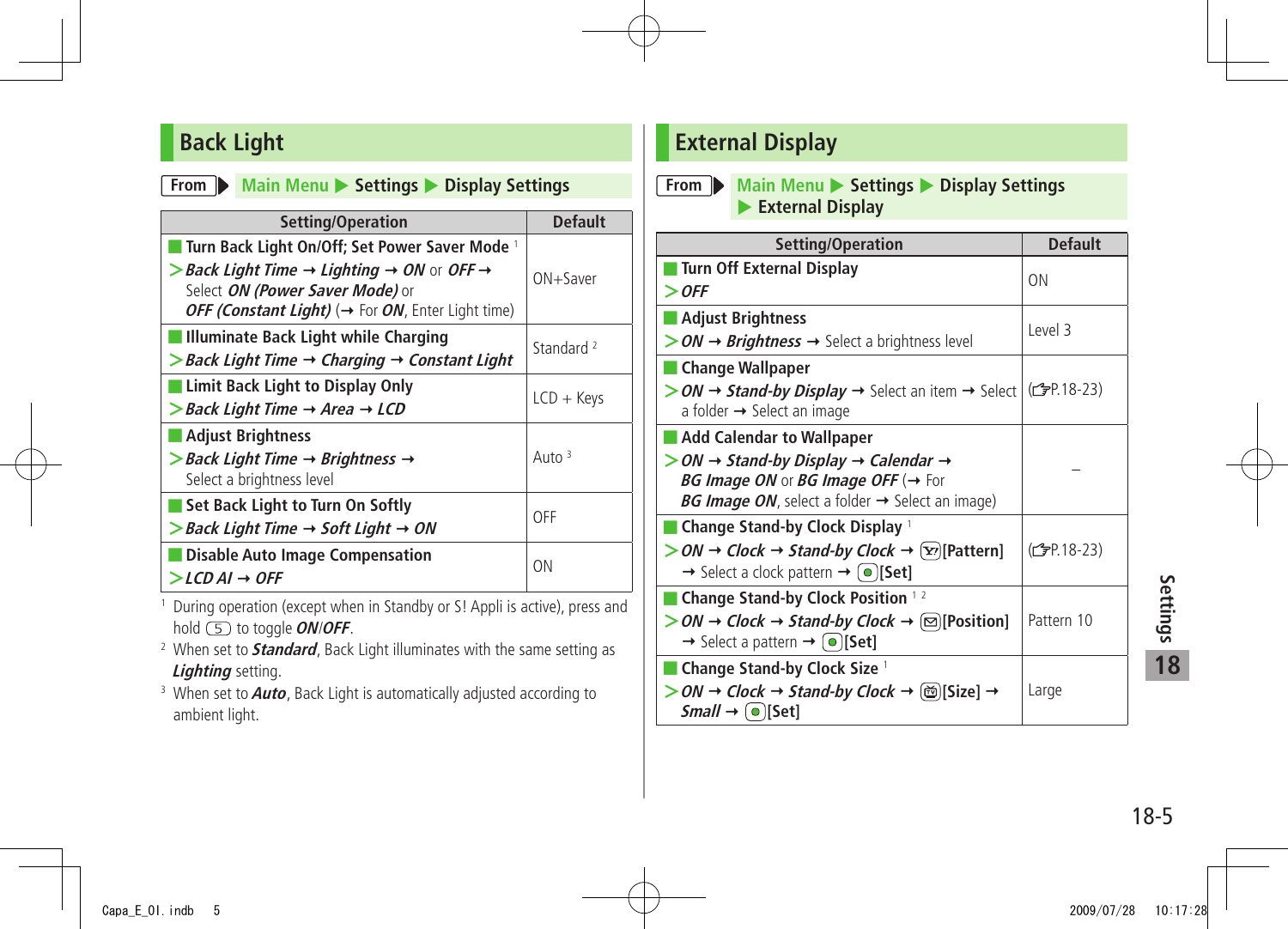<span id="page-5-0"></span>

| Change Icon Clock Pattern<br>$>$ ON $\rightarrow$ Clock $\rightarrow$ Icon Clock $\rightarrow$ Select a pattern         | (C <sub>J</sub> P.18-23)        |
|-------------------------------------------------------------------------------------------------------------------------|---------------------------------|
| Set Caller ID Off<br>$>$ ON $\rightarrow$ Incoming Calls $\rightarrow$ OFF                                              | ON                              |
| ■ Forbid Opening New Message by Pressing <sup>■</sup><br>$>$ ON $\rightarrow$ Message $\rightarrow$ OFF                 | ON (Open)                       |
| Turn Back Light Off after All S! Quick News<br>Viewed<br>$>$ ON $\rightarrow$ S! Quick News All $\rightarrow$ ON        | OFF (Turn off in<br>15 seconds) |
| <b>Turn Back Light Off while Playing Videos</b><br>$>$ ON $\rightarrow$ Movie Display Time $\rightarrow$ Display Always | 15 seconds                      |
| 1. Highlight Chand by Clark & BIDoulto visu Chandley Clark                                                              |                                 |

1 Highlight **Stand-by Clock [Play]** to view Standby Clock.

- 2 Even if clock position is set to **Pattern 2 Pattern 12**, clock appears in **Pattern 1** when:
- Calendar, World Clock or Operator Name is set to appear in Standby
- $\bullet$  Time zone is set to other than GMT+9
- Privacy Key Lock is active

### **Font**

#### **From Main Menu** > Settings > Display Settings

| Setting/Operation                                                           | <b>Default</b> |
|-----------------------------------------------------------------------------|----------------|
| ■ Change Font Size by Function                                              | Standard       |
| > Font Size $\rightarrow$ Select an item $\rightarrow$ Select a size        |                |
| Set Menu Font Sizes Collectively                                            | Standard       |
| > Font Size $\rightarrow$ Collective Setting $\rightarrow$ Large or Small * |                |
| Change Font Style (Incoming/Outgoing Call Window)                           | Pattern 1      |
| $\triangleright$ Disp. Call/Recv # $\rightarrow$ Pattern 2                  |                |

\* When set to **Small**, font size for Phone Book and Incoming/Outgoing Call Logs is set to **Standard**.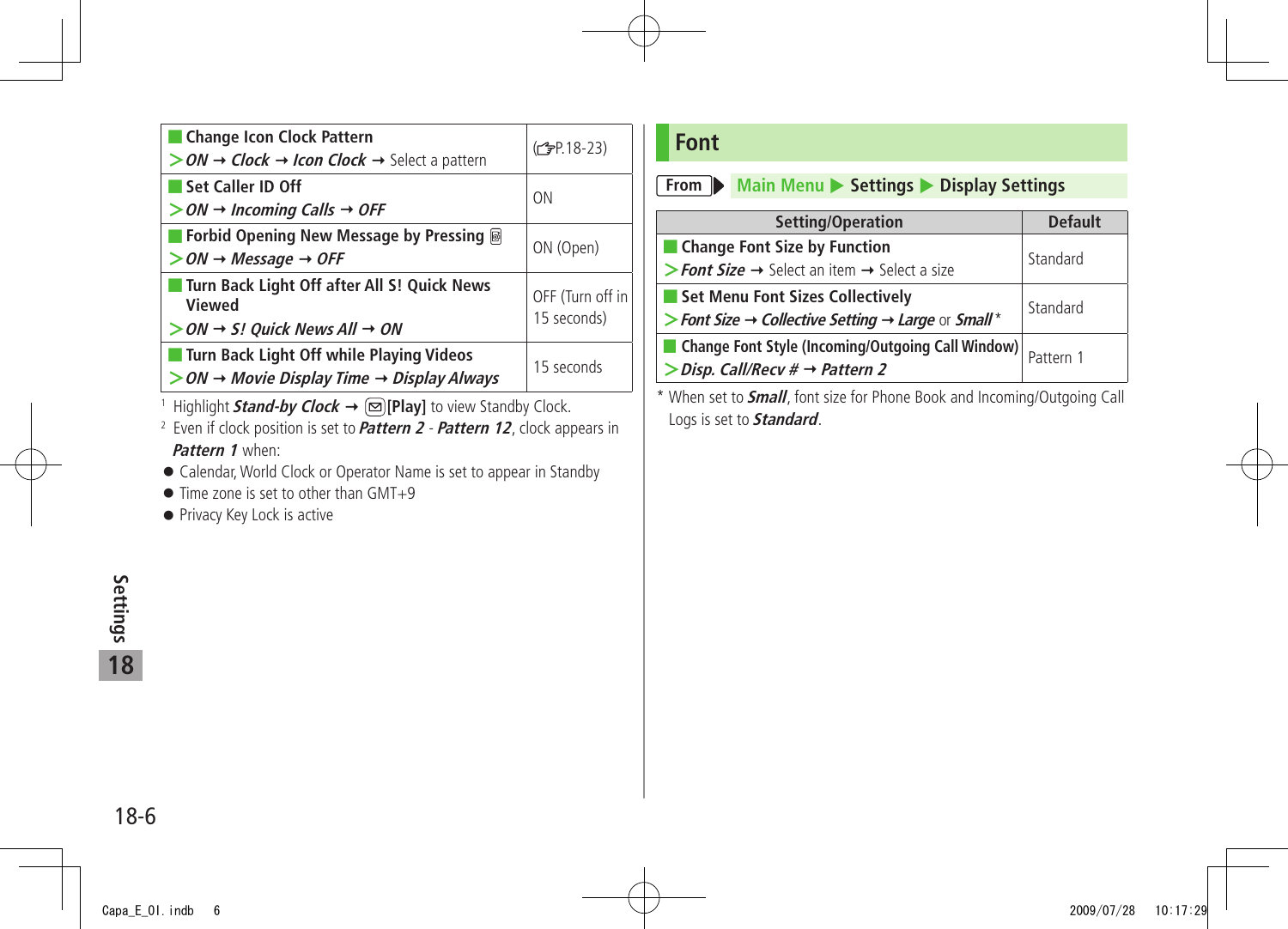## <span id="page-6-0"></span>**Settings Manner Mode**

**From Main Menu**  $\triangleright$  **Settings**  $\triangleright$  **Incoming Settings Manner Mode Type** 

| Setting/Operation                                                                                 | <b>Default</b> |
|---------------------------------------------------------------------------------------------------|----------------|
| Set Manner Mode Type                                                                              |                |
| Manner Mode, Super Silent or User Mode                                                            | Manner Mode    |
| $\rightarrow$ For <i>User Mode</i> , set individual items $\rightarrow \boxed{\otimes}$ [Finish]) |                |

#### ■ **Default Settings by Mode**

| <b>Manner Mode</b>           | <b>Super Silent</b> | <b>Driving Mode</b> | <b>User Mode</b> |
|------------------------------|---------------------|---------------------|------------------|
| Answer Phone                 |                     |                     |                  |
| Value set for                | Value set for       | ON                  | <b>OFF</b>       |
| Answer Phone                 | Answer Phone        |                     |                  |
| <b>Vibrator</b>              |                     |                     |                  |
| ON                           | <b>ON</b>           | OFF                 | ON               |
| In. Calls                    |                     |                     |                  |
| Silent                       | Silent              | Silent              | Silent           |
| Msg Ring T.                  |                     |                     |                  |
| Silent                       | Silent              | Silent              | Silent           |
| <b>Alarm</b>                 |                     |                     |                  |
| Silent                       | Silent              | Silent              | Silent           |
| <b>Rec. Check Tone</b>       |                     |                     |                  |
| ON                           | OFF                 | <b>ON</b>           | ON               |
| <b>Key Tone</b>              |                     |                     |                  |
| <b>OFF</b>                   | OFF                 | $\overline{\ast}$   | OFF              |
| <b>Mic Sensitiv.</b>         |                     |                     |                  |
| Up                           | Up                  | Up                  | Up               |
| LVA Tone (Low battery alarm) |                     |                     |                  |
| OFF                          | OFF                 | <b>OFF</b>          | OFF              |

\* Based on Key Tone setting (CPP.18-2)

## **Settings Incoming Settings**

**From Main Menu > Settings > Incoming Settings** 

| Setting/Operation                                                                                                                   | <b>Default</b> |
|-------------------------------------------------------------------------------------------------------------------------------------|----------------|
| Change Answer Setting (CFP.18-8)<br>> Answer Setting > Quick Silent or OFF                                                          | Any Key Answer |
| <b>Answer Calls by Opening Handset</b><br>Open-to-Ans. Call $\rightarrow$ Phone or Video Call $\rightarrow$<br>Answer               | Keep Ringing   |
| Hide Caller Image Saved in Phone Book<br>$>$ Phone Book Image $\rightarrow$ OFF                                                     | ΩN             |
| Set <b>F</b> Response (全P.18-8) for Missed Call/New<br><b>Message Notification</b><br>> Info Notice Setting $\rightarrow$ ON or OFF | ON             |
| <b>Activate Auto Answer with Earphone</b><br>> Auto Answer $\rightarrow$ ON $\rightarrow$ Enter ring time                           | OFF            |
| Set Call Waiting Response<br>$>$ In-call Management $\rightarrow$ Call Forwarding or<br><b>Call Rejection</b>                       | Answer         |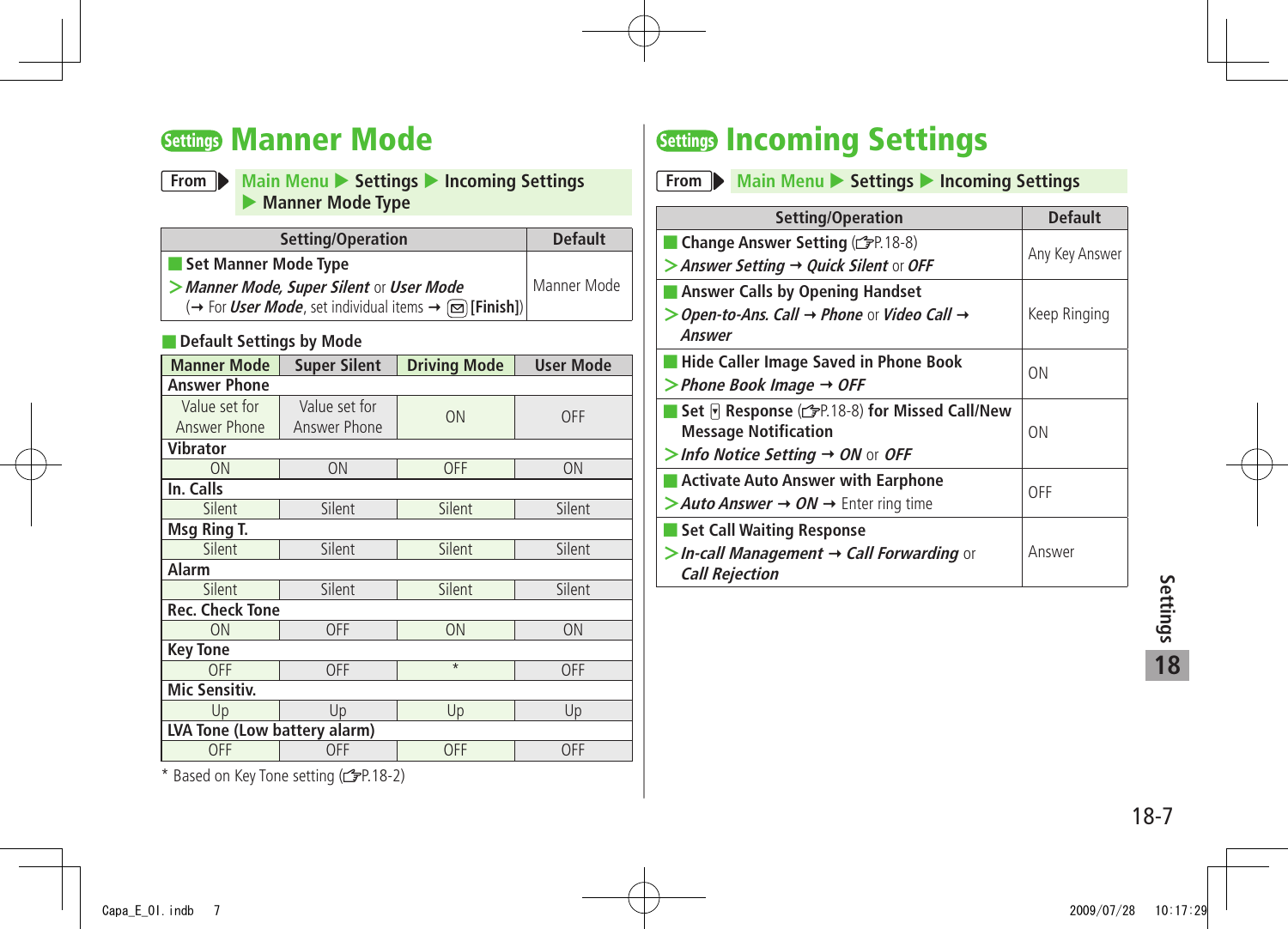#### <span id="page-7-0"></span>■ **Answer Setting Key Operations**

| <b>Any Key</b><br><b>Answer</b> | To answer a call, press any of the following keys:<br>Voice Call: $\left( \bullet \right)$ , $\left( \bullet \right)$ , $\left( \circ \right)$ - $\left( \circ \right)$ , $\left( \circ \right)$ , $\left( \circ \right)$ , $\left( \circ \right)$ , $\left( \circ \circ \right)$ , $\left( \circ \circ \right)$                                                                                                                                                                                                                                                                                                                         |
|---------------------------------|------------------------------------------------------------------------------------------------------------------------------------------------------------------------------------------------------------------------------------------------------------------------------------------------------------------------------------------------------------------------------------------------------------------------------------------------------------------------------------------------------------------------------------------------------------------------------------------------------------------------------------------|
|                                 | <u>g, o, o, r, b</u><br>$\overline{\mathsf{Video}}$ Call: $\left(\bullet\right)$ , $\left(\bullet\right)$ , $\left(\bullet\right)$                                                                                                                                                                                                                                                                                                                                                                                                                                                                                                       |
|                                 | <b>Quick Silent</b>   To cancel ringtone/vibration, press any of the following keys:<br>Voice Call: $\circled{0}$ - $\circled{9}$ , $\circled{*}$ , $\circled{H}$ , $\circled{m}$ , $\circled{9}$ , $\circled{6}$ , $\circled{6}$ , $\circled{6}$ ,<br>$\Box$ , a, b<br>Video Call: $\circled{1}$ - $\circled{9}$ , $\circled{*}$ , $\circled{1}$ , $\circled{1}$ , $\circled{2}$ , $\circled{2}$ , $\circled{1}$ , $\circled{1}$ , $\circled{1}$ , $\circled{1}$ , $\circled{1}$ , $\circled{1}$ , $\circled{1}$ , $\circled{1}$ , $\circled{1}$ , $\circled{1}$ , $\circled{1}$ , $\circled{1}$ , $\circled{1}$ , $\circled{1}$ ,<br>ø |
| <b>OFF</b>                      | To answer a call, press any of the following keys:<br>Voice Call: $\bigcirc$ , $\bigcirc$<br>Video Call: $\left( \bullet \right)$ , $\left( \bullet \right)$ ,<br>「凾                                                                                                                                                                                                                                                                                                                                                                                                                                                                     |

 $\bullet$  When [Voice Mail] is assigned to  $\circledR$  indicated at the bottom of Display, press  $\circled{=}$  to start voice or video recording.

#### **Info Notice Setting Response**

| <b>ON</b>       | No Missed Calls/No Received Messages: Triple-beep<br>sounds<br>Missed Calls/Received Messages: Double-beep sounds<br>twice                                                                                                                               |
|-----------------|----------------------------------------------------------------------------------------------------------------------------------------------------------------------------------------------------------------------------------------------------------|
| ボイス<br>(Voice)* | No Missed Calls/No Received Messages: Triple-beep<br>sounds<br>Missed Calls: Double-beep sounds; voice message<br>announces that you have a missed call<br>Received Messages: Double-beep sounds; voice message<br>announces that you have a new message |

- When Vibrator is set for Incoming Settings, vibration activates with beeps. In Manner Mode, only vibration activates.
- **•** Set *Side-keys Guard* to OFF beforehand ( $\mathbb{C}$  P.11-8).
- \* Japanese only

## **Settings Date & Time**

| From Main Menu Settings Date & Time                                                                            |                    |  |
|----------------------------------------------------------------------------------------------------------------|--------------------|--|
| Setting/Operation                                                                                              | <b>Default</b>     |  |
| <b>Change Date and Time</b>                                                                                    |                    |  |
| > Date & Time → Enter year, date, time and time zone                                                           |                    |  |
| Display World Clock<br>> World Clock $\rightarrow$ ON $\rightarrow$ [O] to select an area                      | OFF                |  |
| Activate Daylight Savings Time<br>$>$ Daylight Savings $\rightarrow$ ON                                        | OFF                |  |
| Deactivate Alarm while Operating Other<br><b>Functions</b><br>$>$ Alarm Tone $\rightarrow$ Operation Preferred | Alarm<br>Preferred |  |
| <b>Deactivate Automatic Time Correction via</b><br>Yahoo! Keitai<br>$>$ Time Correction $\rightarrow$ OFF      | ON                 |  |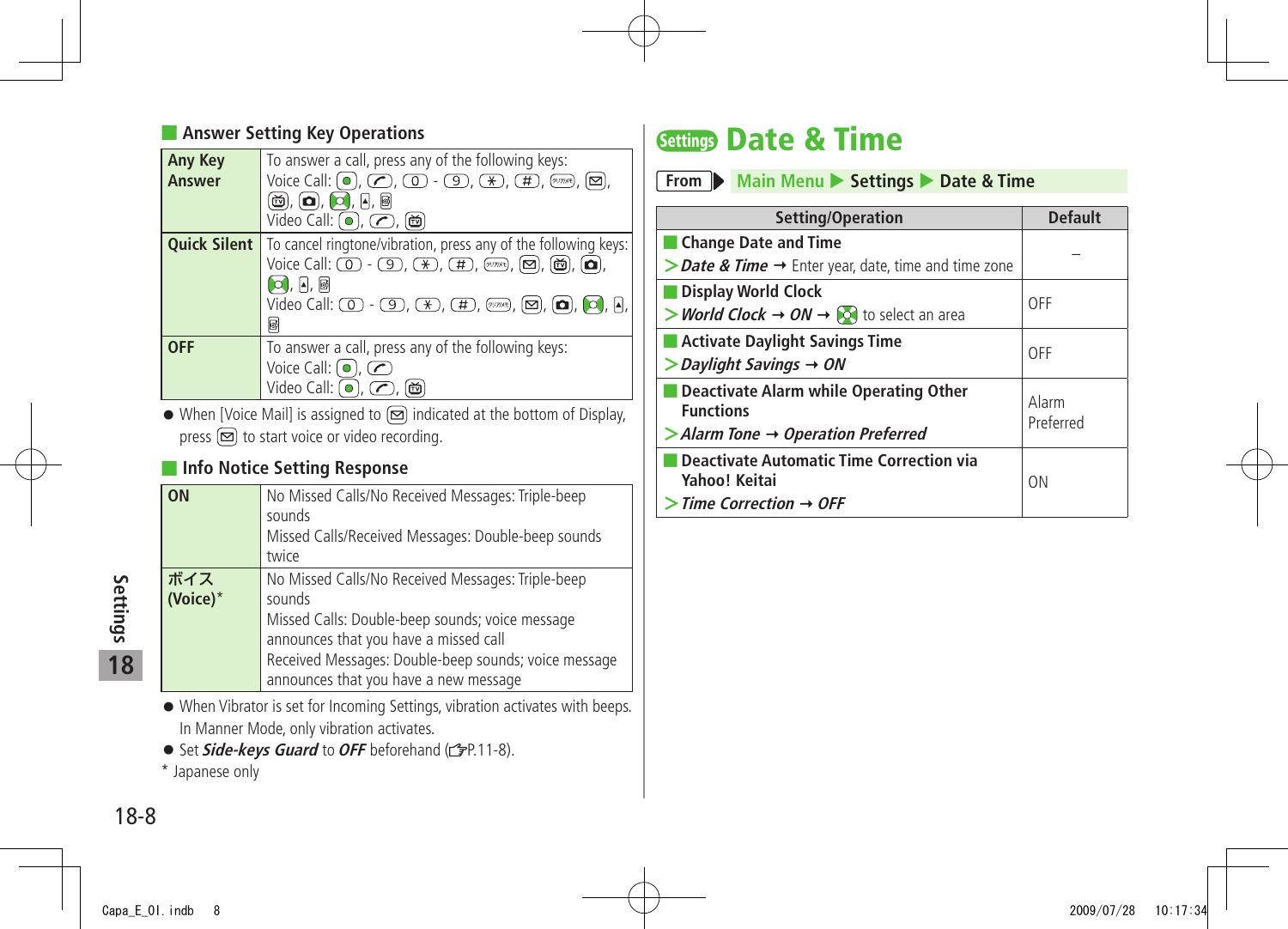## <span id="page-8-0"></span>**Settings Call Settings**

### **Call Time & Call Cost**

#### **From Main Menu** > Settings > Call Settings

| Setting/Operation                                                                  | <b>Default</b> |
|------------------------------------------------------------------------------------|----------------|
| Display Call Time/Cost <sup>1</sup>                                                |                |
| $>$ Call Time/Cost                                                                 |                |
| Reset Total Call Charge/Time                                                       |                |
| $\triangleright$ <b>Reset</b> $\rightarrow$ Enter Phone Password $\rightarrow$     |                |
| Reset Total Duration or Reset Total Cost $\rightarrow$ YES                         |                |
| (→ For <i>Reset Total Cost</i> , enter PIN2)                                       |                |
| Set Charge Limit $^2$                                                              |                |
| Set Max Cost Limit $\rightarrow$ ON $\rightarrow$ Enter charge limit $\rightarrow$ | OFF            |
| Fnter PIN <sub>2</sub>                                                             |                |

<sup>1</sup> May not be available depending on subscription status. In that case, Set Max Cost Limit is not available.

2 When set to **ON**, incoming/outgoing calls including emergency number calls are not dialable if charge limit is reached.

### **Making & Receiving Calls**

**From Main Menu** Settings

| Setting/Operation                                                                      | <b>Default</b> |
|----------------------------------------------------------------------------------------|----------------|
| <b>Change Earpiece Volume</b>                                                          | Level 4        |
| $\triangleright$ Call Settings $\rightarrow$ Volume $\rightarrow$ [0] to adjust volume |                |

| Set Handset Response when Closed during Call                                                                                                                                                               |                                                                          |
|------------------------------------------------------------------------------------------------------------------------------------------------------------------------------------------------------------|--------------------------------------------------------------------------|
| $\triangleright$ Call Settings $\rightarrow$ Closing Clamshell $\rightarrow$<br>No Tone or Hold Call*                                                                                                      | End the Call                                                             |
| Set Hold Tone<br>> Call Settings $\rightarrow$ Hold Tones $\rightarrow$ On-hold Tone or<br><i>Holding Tone</i> $\rightarrow$ Select a tone                                                                 | On-hold Tone:<br>On-hold Tone 1<br>Holding Tone:<br>JESU JOY OF<br>MAN's |
| <b>Turn Off Noise Reduction</b><br>$\triangleright$ Call Settings $\rightarrow$ Noise Reduction $\rightarrow$ OFF                                                                                          | ΩN                                                                       |
| <b>Sound Alarm before Connection is</b><br>Disconnected<br>$>$ Call Settings $\rightarrow$ Quality Alarm $\rightarrow$ OFF or Low Tone                                                                     | High Tone                                                                |
| Sound Alarm until Line is Reconnected<br>> Call Settings → Reconnect Signal → OFF or<br><b>Low Tone</b>                                                                                                    | High Tone                                                                |
| <b>Call Service Numbers</b><br>(Service not available at present)<br>$\triangleright$ Call Settings $\rightarrow$ Service Numbers $\rightarrow$<br>Select a service number $\rightarrow$ ( $\rightarrow$ ) |                                                                          |
| Specify Phone Book Entry to Call with Earphone<br>> Phone Settings $\rightarrow$ Headset Switch to Call $\rightarrow$<br>Voice Call → Search Phone Book → Select an entry                                  | OFF                                                                      |
| * When Hold Call is selected: Speaker ON (Hold tone sounds from                                                                                                                                            |                                                                          |

speaker)/**Speaker OFF** (Hold tone does not sound from speaker)

18-9**Settings 18**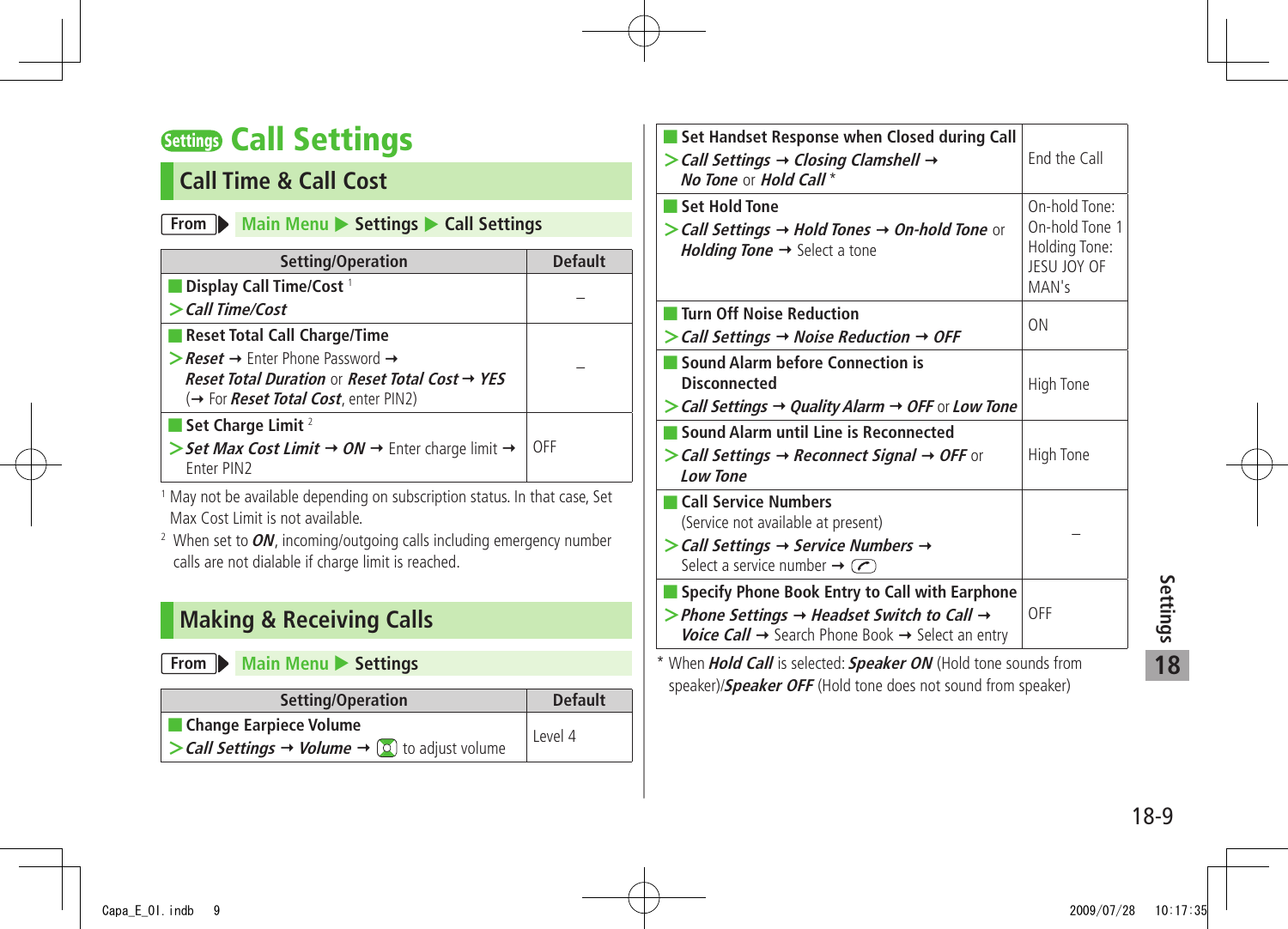## <span id="page-9-0"></span>**Settings Notification Light**

| <b>Notification Light</b> |
|---------------------------|
|                           |

| Setting/Operation                                                                                                                                                                                                                                                                     | <b>Default</b>           |
|---------------------------------------------------------------------------------------------------------------------------------------------------------------------------------------------------------------------------------------------------------------------------------------|--------------------------|
| Set Notification Light by Incoming Type<br>(Voice/Video Calls or Messages)<br>> Incoming $\rightarrow$ Select Color $\rightarrow$ Select a type $\rightarrow$<br><b>O</b> to select a color                                                                                           | (C <sub>J</sub> P.18-23) |
| <b>Change Notification Light Color Name for</b><br><b>Incoming Call/Message</b><br>$>$ Incoming $\rightarrow$ Color $\rightarrow$ Edit Color Name $\rightarrow$<br>Select a color $\rightarrow$ Edit color name                                                                       |                          |
| <b>Adjust Notification Light Color Tone for</b><br><b>Incoming Call/Message</b><br>$>$ Incoming $\rightarrow$ Color $\rightarrow$ Adjust Color Tone $\rightarrow$<br>Select a color → Adjust color tone                                                                               |                          |
| Set Notification Light for Missed Calls/New<br><b>Messages</b><br>>Missed Call/Unread → OFF When Checked or<br><b>OFF</b>                                                                                                                                                             | OFF after<br>24hours     |
| <b>Set Notification Light for Other Functions</b><br>Select a function $\rightarrow$ ON or OFF, or $\odot$ to select a<br>color                                                                                                                                                       |                          |
| View Notification Light Status*<br>> Confirm Status<br>where the set of the set of the set of the set of the set of the set of the set of the set of the set of the set of the set of the set of the set of the set of the set of the set of the set of the set of the set of the set |                          |

\* View Notification Light settings for incoming calls/messages, engaged calls or upper Side Key commands.

## **Settings Text Entry**

**From Main Menu** X **Settings** X **Phone Settings**  X **Text Entry Method**

| Setting/Operation                                                                                                                                            | <b>Default</b>                                                    |
|--------------------------------------------------------------------------------------------------------------------------------------------------------------|-------------------------------------------------------------------|
| Set Input Mode<br>> Input Mode $\rightarrow$ Check input mode(s) to use $\rightarrow$<br>$\text{S}$ [Finish] $\rightarrow$ Select a input mode to prioritize | Input mode:<br>Αll<br>Prioritized<br>mode:<br>Mode 1<br>(5-touch) |
| Hide Predictive Candidates/Context Forecast<br>List<br>$\triangleright$ Predict $\rightarrow$ OFF                                                            | ON                                                                |
| Set Learning Feature Off for Secret Mode/<br><b>Secret Data Only</b><br>> Learn in Secret Mode $\rightarrow$ Enter Phone Password $\rightarrow$<br>0FF       | ΟN                                                                |
| Delete All Learned Words<br>> Reset Learned Words $\rightarrow$ Enter Phone Password $\rightarrow$<br>YES                                                    |                                                                   |

entrings<br>
18<br>
18-10<br>
18-10 **18**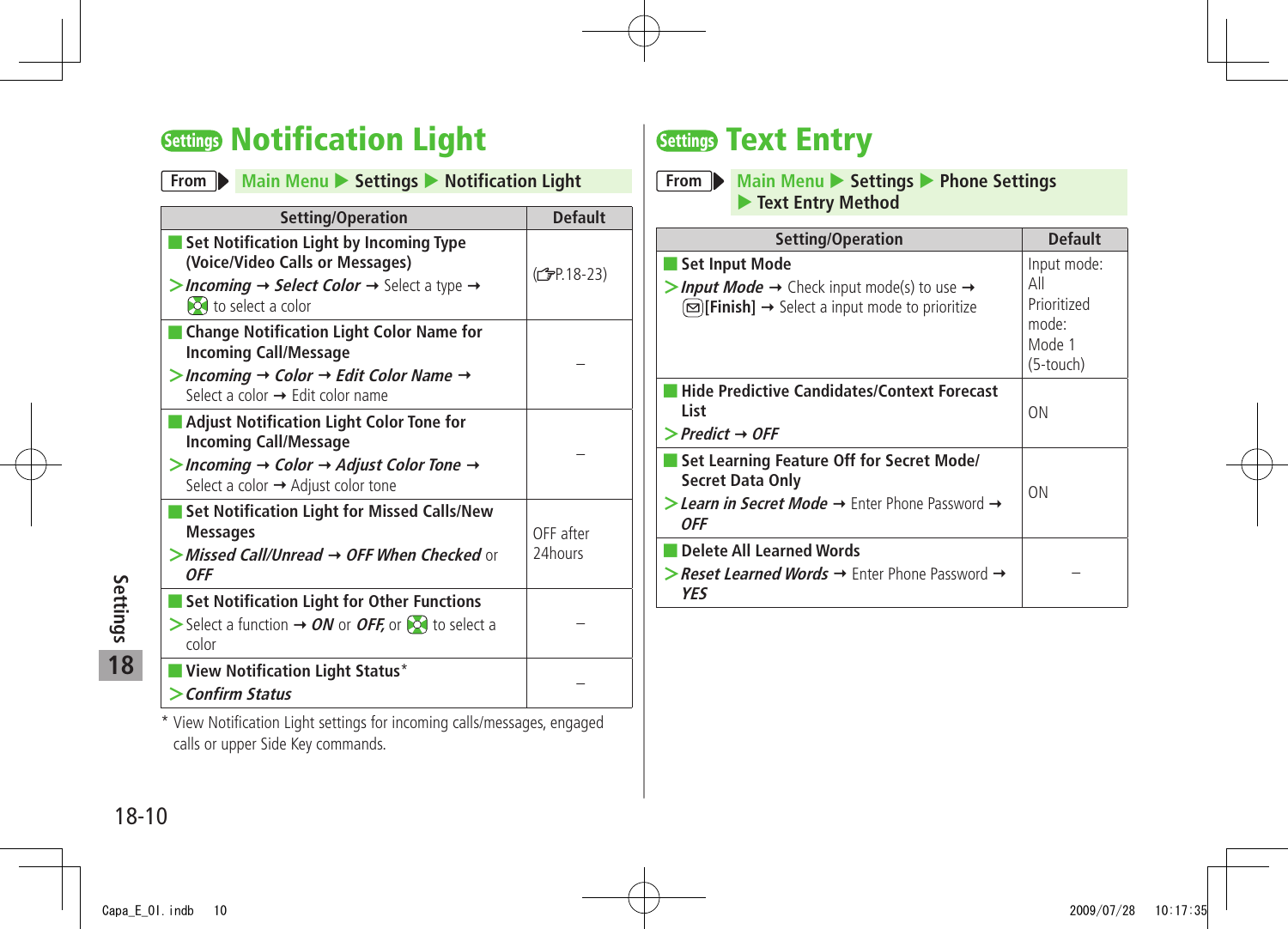## <span id="page-10-0"></span>**Settings Phone Book**

| Main Menu > Phone Book > Settings<br>From D                                                               |                |  |
|-----------------------------------------------------------------------------------------------------------|----------------|--|
| Setting/Operation                                                                                         | <b>Default</b> |  |
| Change Save Location for New Entry<br>$\triangleright$ Save Settings $\rightarrow$ USIM or Ask Every Time | Phone          |  |
| Change Phone Book Search Method<br>> Search Method $\rightarrow$ Select a method                          | A-KA-SA-TA-NA  |  |
| Change Font Size<br>> Font Size $\rightarrow$ Phone Book or Call Log $\rightarrow$ Large                  | Standard       |  |
| Forbid Forwarding Phone Book Entry Images<br>$\triangleright$ Forwarding Image $\rightarrow$ OFF          | $ON*$          |  |

\* If **ON** is selected, images can be forwarded via Infrared, IC transmission or Bluetooth® .

## **Settings Voice Dial**

| From Main Menu > Settings > Phone Settings |
|--------------------------------------------|
| $\blacktriangleright$ Voice Settings       |

| Setting/Operation                                          | <b>Default</b> |  |
|------------------------------------------------------------|----------------|--|
| Activate Voice Dial Automatically                          | OFF            |  |
| $>$ Auto Voice Dial $\rightarrow$ ON                       |                |  |
| Activate Voice Dial via Earphone or Bluetooth <sup>®</sup> |                |  |
| <b>Device</b>                                              | OFF            |  |
| $>$ Voice Earphone Dial $\rightarrow$ ON                   |                |  |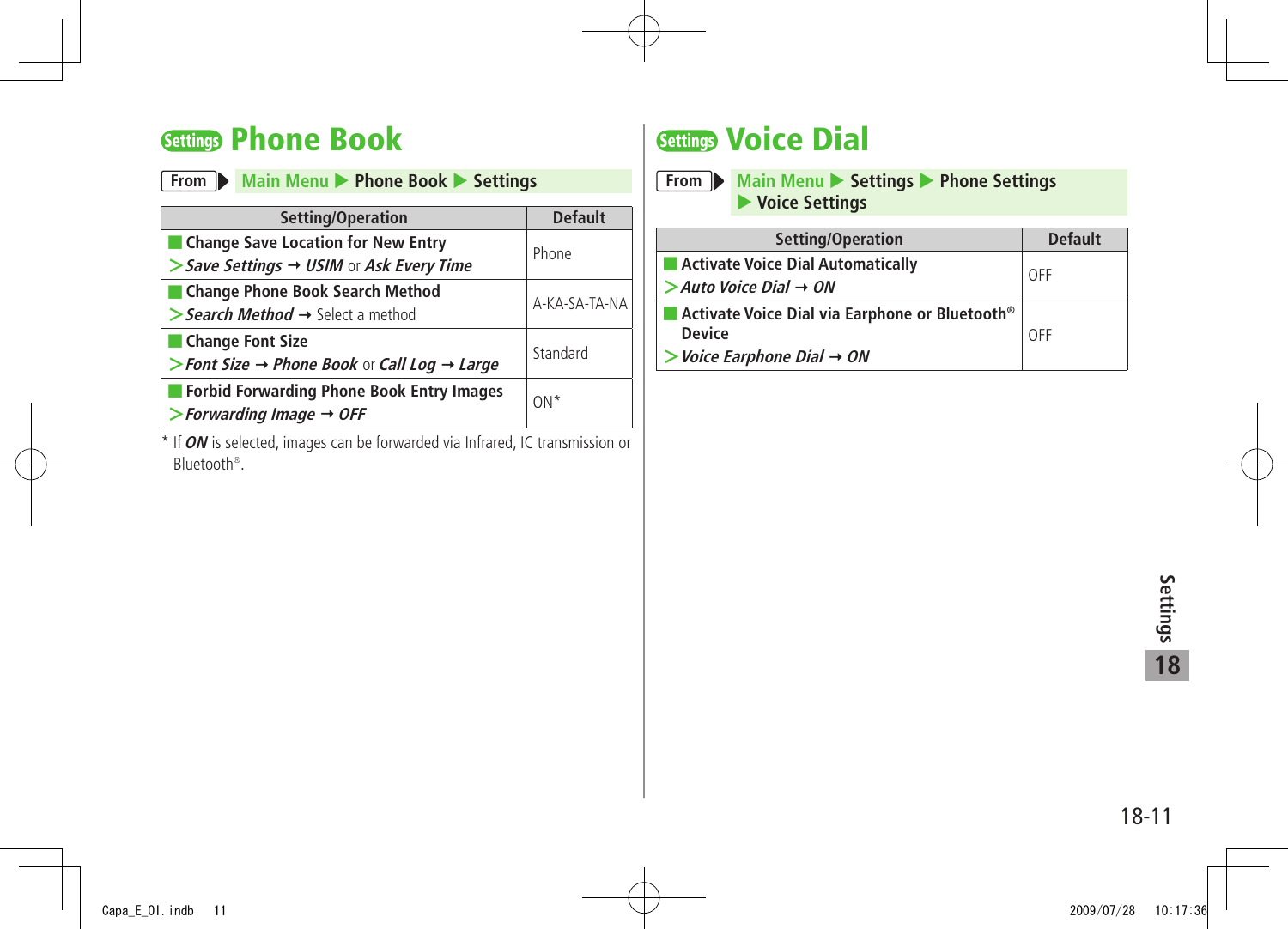## <span id="page-11-0"></span>**Settings Video Call**

### **Function Menus**

#### **From Main Menu**  $\triangleright$  **Settings**  $\triangleright$  **Video Call**

| Setting/Operation                                                                                                                                                                                                                                                                                                            | <b>Default</b> |
|------------------------------------------------------------------------------------------------------------------------------------------------------------------------------------------------------------------------------------------------------------------------------------------------------------------------------|----------------|
| Change Incoming Image Quality<br>> Incoming Video Qlty $\rightarrow$ Quality Prioritized or<br><b>Motion Prioritized</b>                                                                                                                                                                                                     | Standard       |
| Change Outgoing Image<br>$\triangleright$ Select Images $\rightarrow$ Select a category $\rightarrow$ Highlight<br><i>Original</i> $\rightarrow \boxed{\Sigma}$ [Menu] $\rightarrow$ <i>Change setting</i> $\rightarrow$<br>Select a folder $\rightarrow$ Select a file $\rightarrow \boxed{\infty}$ [Play] to view<br>image | Pre-installed  |
| <b>Switch Earpiece On</b><br>$>$ Loud Speaker $\rightarrow$ OFF                                                                                                                                                                                                                                                              | ΩN             |
| Switch to Voice Call when Video Call Fails<br>$>$ Voice Call Auto Redial $\rightarrow$ ON                                                                                                                                                                                                                                    | OFF            |
| Monitor Room Remotely<br>> Remote Monitoring (GP.2-8)                                                                                                                                                                                                                                                                        |                |

### **Engaged Video Call Settings**

**From** During a Video Call, **[x]** [Menu] V. Call settings

| Setting/Operation                                                                                                     | <b>Default</b> |
|-----------------------------------------------------------------------------------------------------------------------|----------------|
| Change Incoming Image Quality<br>> Incoming Video Qlty $\rightarrow$ Qlty Prioritized or<br><b>Motion Prioritized</b> | Standard       |
| <b>Change Brightness</b><br>$\triangleright$ <b>Brightness</b> $\rightarrow$ Select a brightness level                | 0              |
| <b>Adjust Color Tone to Lighting Conditions</b><br>$>$ White balance $\rightarrow$ Select an environment              | Automatic      |
| <b>Change Color Tone</b><br>$\geq$ Color mode set $\rightarrow$ Select a color tone                                   | Normal         |
| <b>Enhance Image Quality in Low Light Conditions</b><br>$>$ Night mode $\rightarrow$ ON                               | OFF            |
| Set Focus*<br>$\triangleright$ Focus $\rightarrow$ Select a focus type                                                | Landscape      |

\* Outside Camera only

18-12 **Settings 18**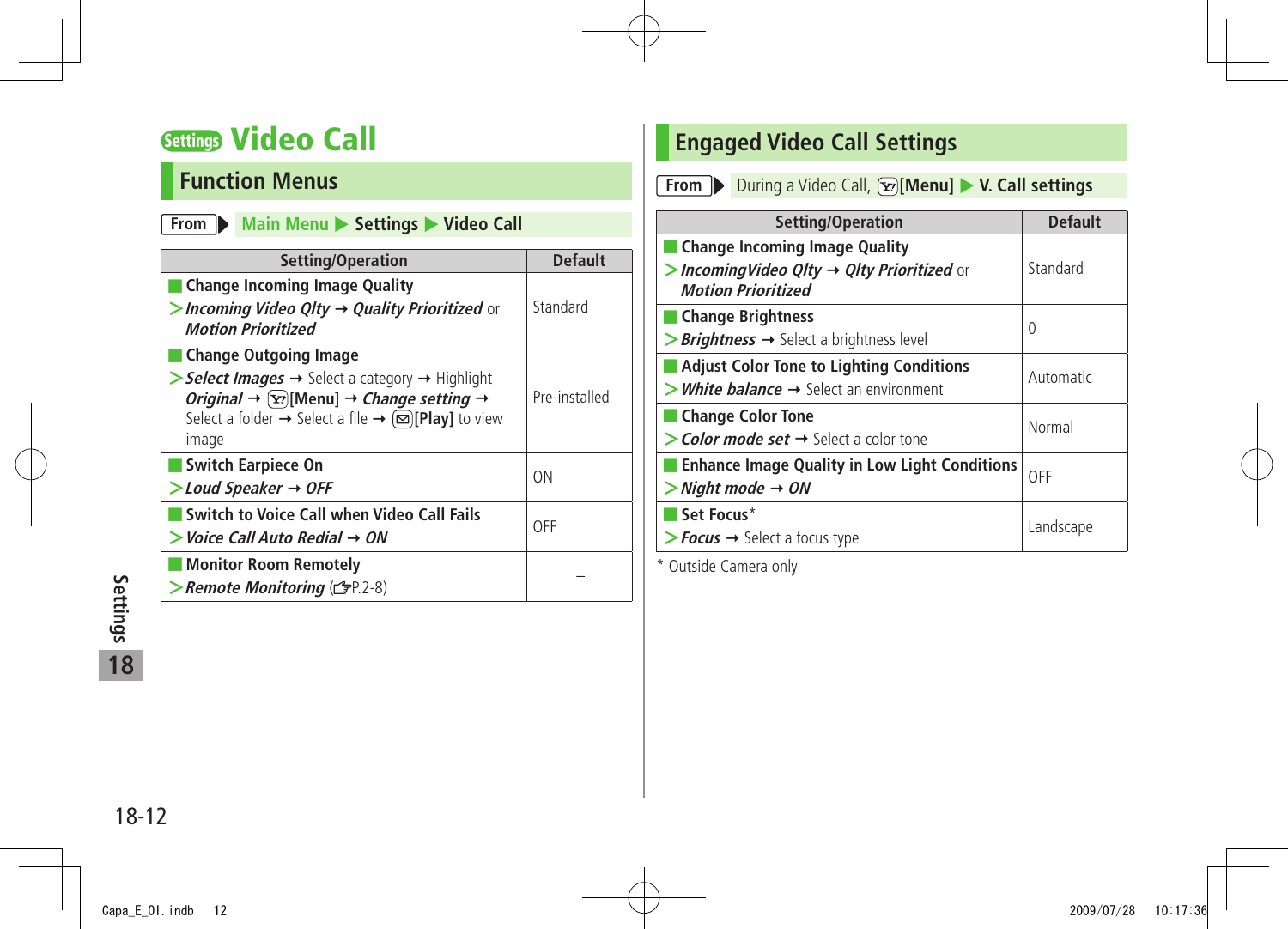## <span id="page-12-0"></span>**Settings Horizontal Open Position**

### **Horizontal Open Menu/Wallpaper**

**From Main Menu > Settings** 

| Setting/Operation                                                                                                                                                                                                                                                                                                               | <b>Default</b>           |
|---------------------------------------------------------------------------------------------------------------------------------------------------------------------------------------------------------------------------------------------------------------------------------------------------------------------------------|--------------------------|
| Set Which Operation to Start when Opening<br><b>Handset to Horizontal Open Position</b><br>> Phone Settings $\rightarrow$ Horizontal View $\rightarrow$<br>TV, Camera or Horizontal Open Menu                                                                                                                                   | OFF                      |
| Change Menu Theme in Horizontal Open<br>Position<br>$\triangleright$ Display Settings $\rightarrow$ Hor. Open Menu $\rightarrow$ Select a<br>pattern                                                                                                                                                                            | (C <sub>J</sub> P.18-23) |
| <b>Change Wallpaper in Standby</b><br>$\triangleright$ Display Settings $\rightarrow$ Internal Display $\rightarrow$<br><b>Stand-by Display Wide <math>\rightarrow</math> Select a folder <math>\rightarrow</math> Select</b><br>an image                                                                                       | $(\mathcal{F}$ P.18-23)  |
| Add Calendar to Wallpaper in Standby<br>$\triangleright$ Display Settings $\rightarrow$ Internal Display $\rightarrow$<br>Stand-by Display Wide $\rightarrow$ Calendar $\rightarrow$<br><b>BG Image ON or BG Image OFF (<math>\rightarrow</math> For</b><br><b>BG Image ON</b> , select a folder $\rightarrow$ Select an image) |                          |
| <b>Change Wallpaper Randomly</b><br>$\triangleright$ Display Settings $\rightarrow$ Internal Display $\rightarrow$<br>Stand-by Display Wide $\rightarrow$ Random Display $\rightarrow$<br>Select a folder $\rightarrow$ Every Hour or Every Day                                                                                 |                          |

### **Standby Clock**

**From Main Menu** > Settings > Display Settings ▶ Internal Display ▶ Clock ▶ Stand-by Clock Wide

| Setting/Operation                                                                                                                   | <b>Default</b>           |  |
|-------------------------------------------------------------------------------------------------------------------------------------|--------------------------|--|
| $\blacksquare$ Change Standby Clock Display $\perp$                                                                                 | (C <sub>T</sub> P.18-23) |  |
| $\triangleright$ [ <b>Y</b> ] [Pattern] $\rightarrow$ Select a pattern $\rightarrow$ [ $\bullet$ ] [Set]                            |                          |  |
| ■ Change Standby Clock Position $12$                                                                                                | Pattern 3                |  |
| $\triangleright$ $\lbrack\mathfrak{D}\rbrack$ [Position] $\rightarrow$ Select a pattern $\rightarrow$ $\lbrack\bullet\rbrack$ [Set] |                          |  |
| $\blacksquare$ Change Standby Clock Size $\blacksquare$                                                                             |                          |  |
| $\geq$ ( $\text{m}$ )[Size] $\rightarrow$ <i>Small</i> $\rightarrow$ ( $\text{o}$ )[Set]                                            | Large                    |  |

1 Highlight **Stand-by Clock Wide** → **[20][Play]** to view clock.

2 Even if clock position is set to **Pattern 2** - **Pattern 7**, clock appears in **Pattern 1** when:

- ・ Calendar, World Clock or Operator Name is set to appear in Standby
- ・ Time zone is set to other than GMT+9

・ Privacy Key Lock is active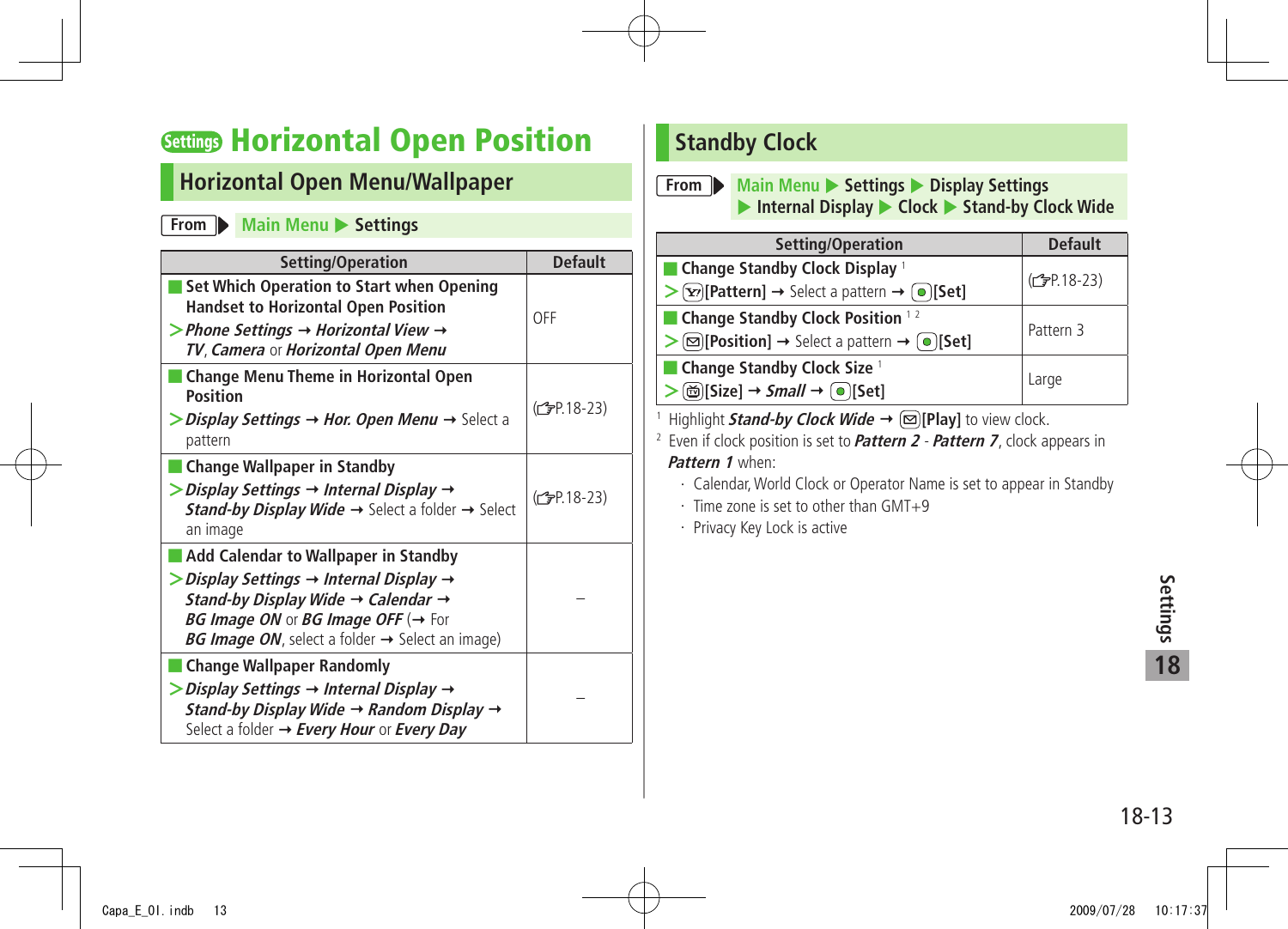## <span id="page-13-0"></span>**Settings Digital TV**

| From Main Menu TV V User Settings |  |  |  |  |  |
|-----------------------------------|--|--|--|--|--|
|-----------------------------------|--|--|--|--|--|

| Setting/Operation                                                                                     | <b>Default</b> |
|-------------------------------------------------------------------------------------------------------|----------------|
| <b>Hide Caption</b>                                                                                   | ON             |
| $\triangleright$ Display $\rightarrow$ Caption $\rightarrow$ OFF                                      |                |
| <b>Change Caption Position in Landscape View</b>                                                      | Lower          |
| $\triangleright$ Display $\rightarrow$ Caption Posit. In W-scr $\rightarrow$ Upper                    |                |
| <b>Hide Guide in Landscape View</b>                                                                   | ON             |
| $\triangleright$ Display $\rightarrow$ Icons $\rightarrow$ OFF                                        |                |
| <b>Forbid Enhancing Frame Rate Automatically</b>                                                      | ON             |
| $>$ Video $\rightarrow$ Mobile W-Speed $\rightarrow$ OFF                                              |                |
| <b>Change Image Quality</b>                                                                           |                |
| $>$ <i>Video</i> $\rightarrow$ <i>Image Quality</i> $\rightarrow$ Select an item                      | Dynamic        |
| Set Back Light Duration while Watching TV                                                             |                |
| $\triangleright$ Display Light $\rightarrow$ Lighting Duration $\rightarrow$<br>Enter duration (min.) | Constant Light |
| Deactivate Auto Volume                                                                                |                |
| $>$ Sound $\rightarrow$ Sound Effect $\rightarrow$ Auto Volume $\rightarrow$ OFF                      | ON             |
| Remaster Sounds from Earphone or Bluetooth®<br><b>Device</b>                                          | OFF            |
| $>$ Sound $\rightarrow$ Sound Effect $\rightarrow$ Remaster $\perp \rightarrow ON$                    |                |
| Add Listening Effect to Sound from Earphone<br>or Bluetooth® Device                                   | OFF            |
| > Sound $\rightarrow$ Sound Effect $\rightarrow$ Listening $\rightarrow$ Select an item               |                |

| <b>Change Quality of Sound from Earphone or</b><br><b>Bluetooth<sup>®</sup> Device</b><br>> Sound $\rightarrow$ Sound Effect $\rightarrow$ Equalizer $\rightarrow$ Select an item                                                                                                                       | Normal                |
|---------------------------------------------------------------------------------------------------------------------------------------------------------------------------------------------------------------------------------------------------------------------------------------------------------|-----------------------|
| Turn Off Speaker by Closing 931P while<br><b>Watching TV</b><br>$>$ Sound $\rightarrow$ TV Sound While Closed $\rightarrow$ OFF                                                                                                                                                                         | 0 <sub>N</sub>        |
| <b>End Recording when Battery Runs Low</b><br>$>$ Recording $\rightarrow$ Rec. When Low Battery $\rightarrow$<br><b>Stop Recording</b>                                                                                                                                                                  | Continue<br>Recording |
| Start Recording TV Automatically when a Call<br><b>Comes in while Watching TV</b><br>$>$ Recording $\rightarrow$ Rec. Program When Call $\rightarrow$ ON                                                                                                                                                | OFF                   |
| Hide Images on Data Broadcast Sites<br>$\triangleright$ Data Broadcasting $\rightarrow$ Images $\rightarrow$ OFF                                                                                                                                                                                        | ON                    |
| Turn Off Sounds from Data Broadcast/Sites<br>$\triangleright$ Data Broadcasting $\rightarrow$ Sound Effect $\rightarrow$ OFF                                                                                                                                                                            | ON                    |
| Show Confirmation on Data Broadcast<br>$\triangleright$ Data Broadcasting $\rightarrow$ Reset Settings $\rightarrow$ YES                                                                                                                                                                                |                       |
| Set Power Saving Mode $2$<br>$>$ FCO Mode $\rightarrow$ YES                                                                                                                                                                                                                                             | OFF                   |
| Reset Channel List<br>> Reset Channel Setting $\rightarrow$ Enter Phone Password $\rightarrow$ YES                                                                                                                                                                                                      |                       |
| Delete Information in Broadcasting Storage<br>Area<br>$\triangleright$ <b>Reset Storage Area <math>\rightarrow</math></b> (Highlight an affiliated<br>channel $\rightarrow$ [Yze][Menu] $\rightarrow$ <i>Delete this</i> or <i>Delete all</i><br>(→ For <i>Delete all</i> , enter Phone Password) → YES |                       |

**18**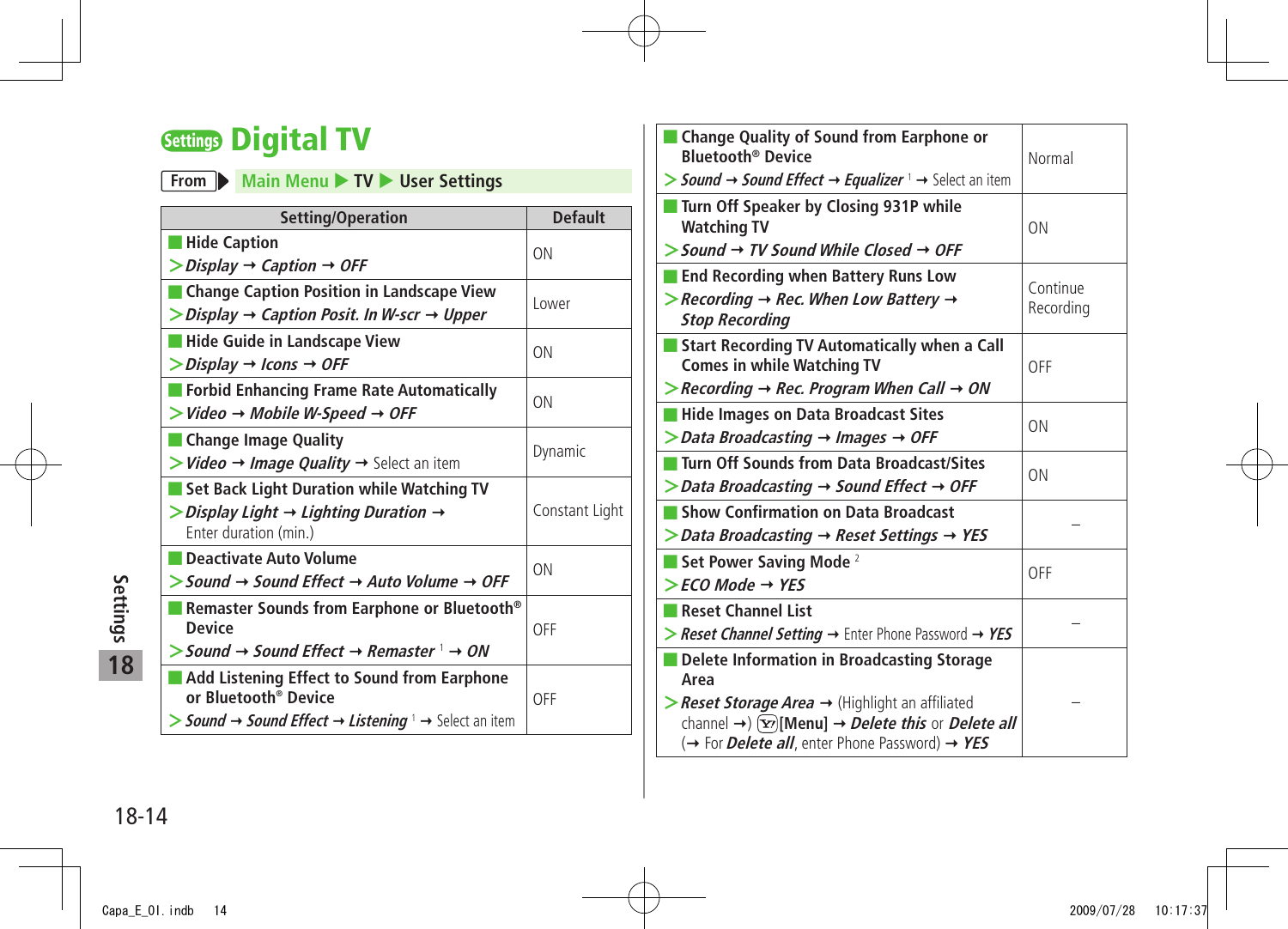<span id="page-14-0"></span>

| <b>Neset TV Settings</b>                                                                            |  |
|-----------------------------------------------------------------------------------------------------|--|
| <b>Sessi TV Settings <math>\rightarrow</math> Enter Phone Password <math>\rightarrow</math> YES</b> |  |
| <b>T</b> Check TV Settings                                                                          |  |
| $\vert$ > Check TV Settings                                                                         |  |

1 Remaster/Listening/Equalizer Settings: P.5-8

2 To cancel ECO Mode, perform same operation. When ECO Mode is set, following settings automatically activate and cannot be changed. When canceled, original settings return.

**Mobile W-Speed**: OFF **Image Quality: Normal Remaster**: OFF

**Listening**: OFF

**Equalizer**: Normal

## **Settings Mobile Widget (Japanese)**

**From Main Menu > Entertainment > Mobile Widget Settings** 

| Setting/Operation                                                                                       | <b>Default</b>                   |
|---------------------------------------------------------------------------------------------------------|----------------------------------|
| Deactivate Auto Update<br>$>$ Auto Refresh $\rightarrow$ OFF                                            | ON (Activate)                    |
| Activate Auto Roaming Abroad<br>$>$ Auto Roaming $\rightarrow$ ON                                       | OFF<br>(Deactivate)              |
| <b>Hide Confirmation when Roaming Abroad</b><br>$\triangleright$ Roaming Notification $\rightarrow$ OFF | ON (Show)                        |
| Forbid Sending/Receiving Cookies<br>$\gt$ Cookies $\rightarrow$ OFF                                     | 0 <sub>N</sub><br>(Send/Receive) |
| Delete Cookies<br>$\triangleright$ Delete Cookies $\rightarrow$ YES                                     |                                  |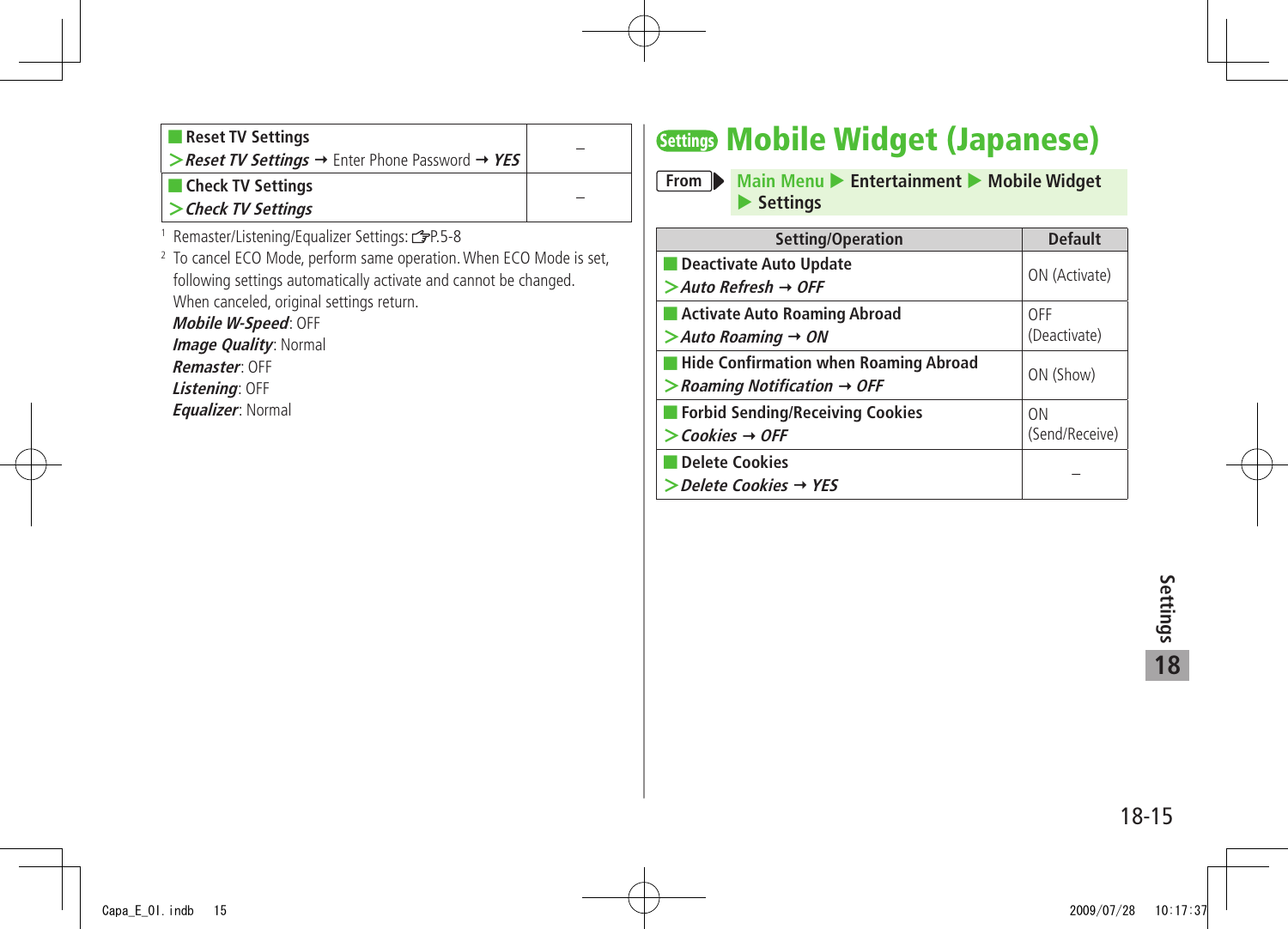## <span id="page-15-0"></span>**Settings S! Quick News (Japanese)**

### **Display Settings**

**From Main Menu** > Settings > Display Settings **Internal Display • S! Quick News Settings** 

| Setting/Operation                                 | <b>Default</b>  |
|---------------------------------------------------|-----------------|
| <b>Show Only Unread Items in Standby</b>          | Unread $+$ Read |
| $>$ Unread/Read Setting $\rightarrow$ Unread      |                 |
| Change Marquee Speed                              | Normal          |
| > Marquee Speed $\rightarrow$ Fast or Slow        |                 |
| Hide S! Quick News                                |                 |
| $\triangleright$ Display Always $\rightarrow$ OFF | ON (Show)       |
| <b>Show Image Data</b>                            | OFF (Hide)      |
| $>$ Image Display $\rightarrow$ ON                |                 |

### **Auto Update/Deleting Information**

**From Main Menu Entertainment • S! Quick News Settings** 

| Setting/Operation                                                                                                                                        | <b>Default</b>                        |
|----------------------------------------------------------------------------------------------------------------------------------------------------------|---------------------------------------|
| <b>Automatically Update Quick News in S! Quick</b><br>News List $12$<br>> Auto Refresh $\rightarrow$ S! Quick News $\rightarrow$ Set update<br>frequency | OFF<br>(Not update)<br>automatically) |
| <b>Automatically Update General News (Once a</b><br>day) $12$<br>$>$ Auto Refresh $\rightarrow$ General $\rightarrow$ ON                                 | OFF<br>(Not update)<br>automatically) |
| <b>Automatically Update Special News (Every four)</b><br>hours) $12$<br>$>$ Auto Refresh $\rightarrow$ Special $\rightarrow$ ON                          | OFF<br>(Not update<br>automatically)  |
| <b>Delete S! Quick News Information</b><br>> Del S! Ouick News List → YES → Enter Phone<br>Password                                                      |                                       |

1 If calls are in progress at update time, auto update does not occur until next update.

2 Video Calls are rejected during auto update.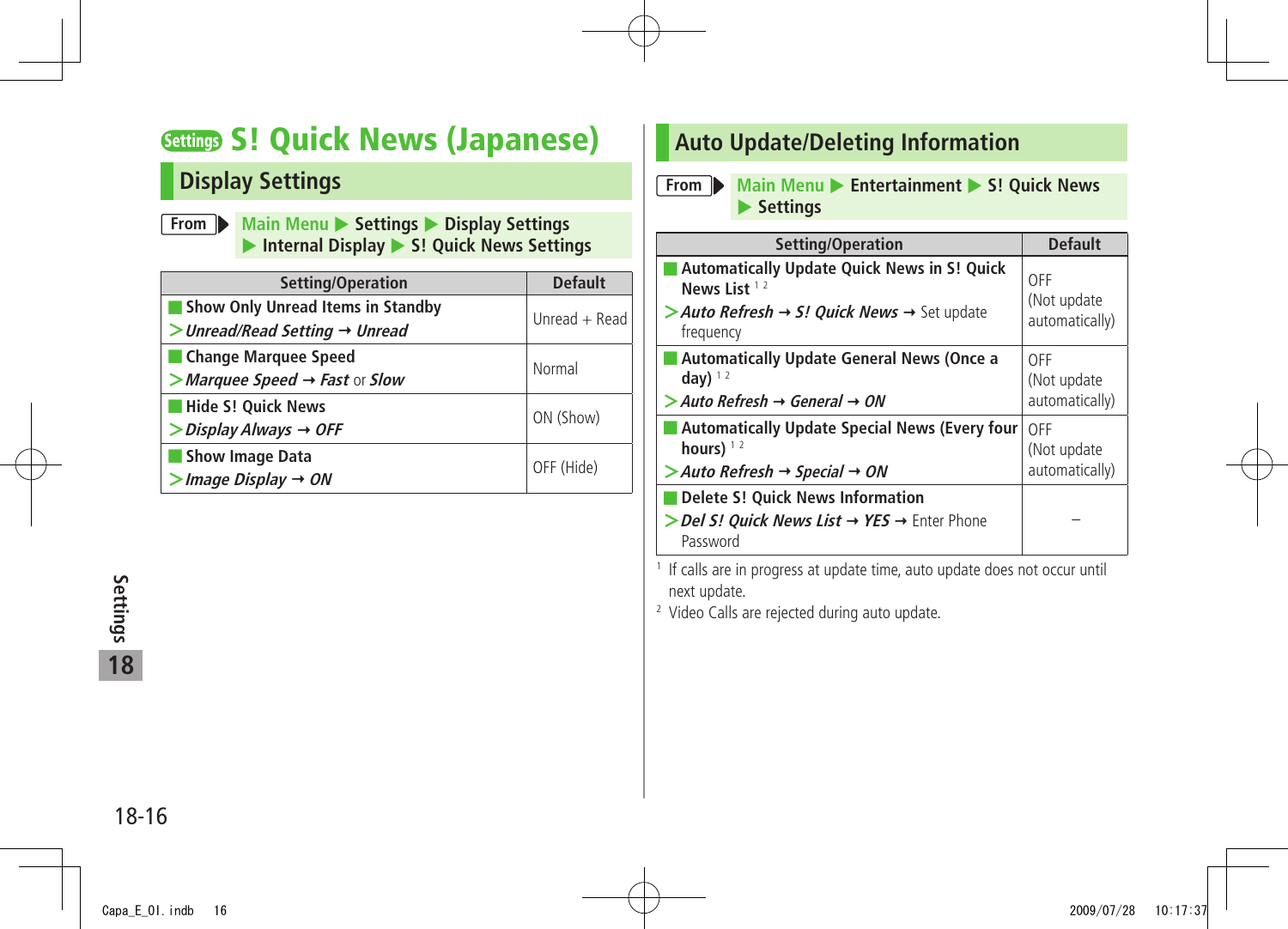## <span id="page-16-0"></span>**Settings Bluetooth®**

#### **From Main Menu X** Tools **X** Bluetooth **My Devices Settings**

| Setting/Operation                                                                                                                                                           | <b>Default</b>            |
|-----------------------------------------------------------------------------------------------------------------------------------------------------------------------------|---------------------------|
| Set Authentication/Encryption to Send Phone<br><b>Book Entries</b><br>$\triangleright$ Set Authentications $\rightarrow$ ON $\rightarrow$ ON                                | OFF/OFF                   |
| <b>Enter Password when Sending All Phone Book</b><br><b>Entries</b><br>$>$ Session Number Setting $\rightarrow$ ON                                                          | OFF                       |
| Set Duration to Search for Bluetooth® Devices<br>> Time-out to Search → Enter duration (sec.)                                                                               | $05$ sec                  |
| <b>Stop Ringtone Output to Headset/Handsfree</b><br><b>Device</b><br>$>$ Forward Ring Tone $\rightarrow$ OFF                                                                | ON                        |
| Continue Calls on Handset when Bluetooth <sup>®</sup> is<br><b>Disconnected from Headset/Handsfree Device</b><br>Disconnection Settings $\rightarrow$ Continue on the Phone | End the Call              |
| Always Make Calls from 931P even when<br><b>Headset Device is Connected</b><br>$\gt$ Dial from Headset $\rightarrow$ Deactivate                                             | Activate                  |
| Always Use Handsfree Device to Make/Receive<br>Calls<br>$>$ Handsfree Setting $\rightarrow$ Handsfree Mode                                                                  | Private Mode <sup>1</sup> |
| View Bluetooth <sup>®</sup> Properties<br>$\blacktriangleright$ Device Properties $^2$                                                                                      |                           |

- 1 In **Private Mode**, device that makes/answers call takes priority.
- 2 Device name, address, class and supported services appear. To change device name: **[Edit]**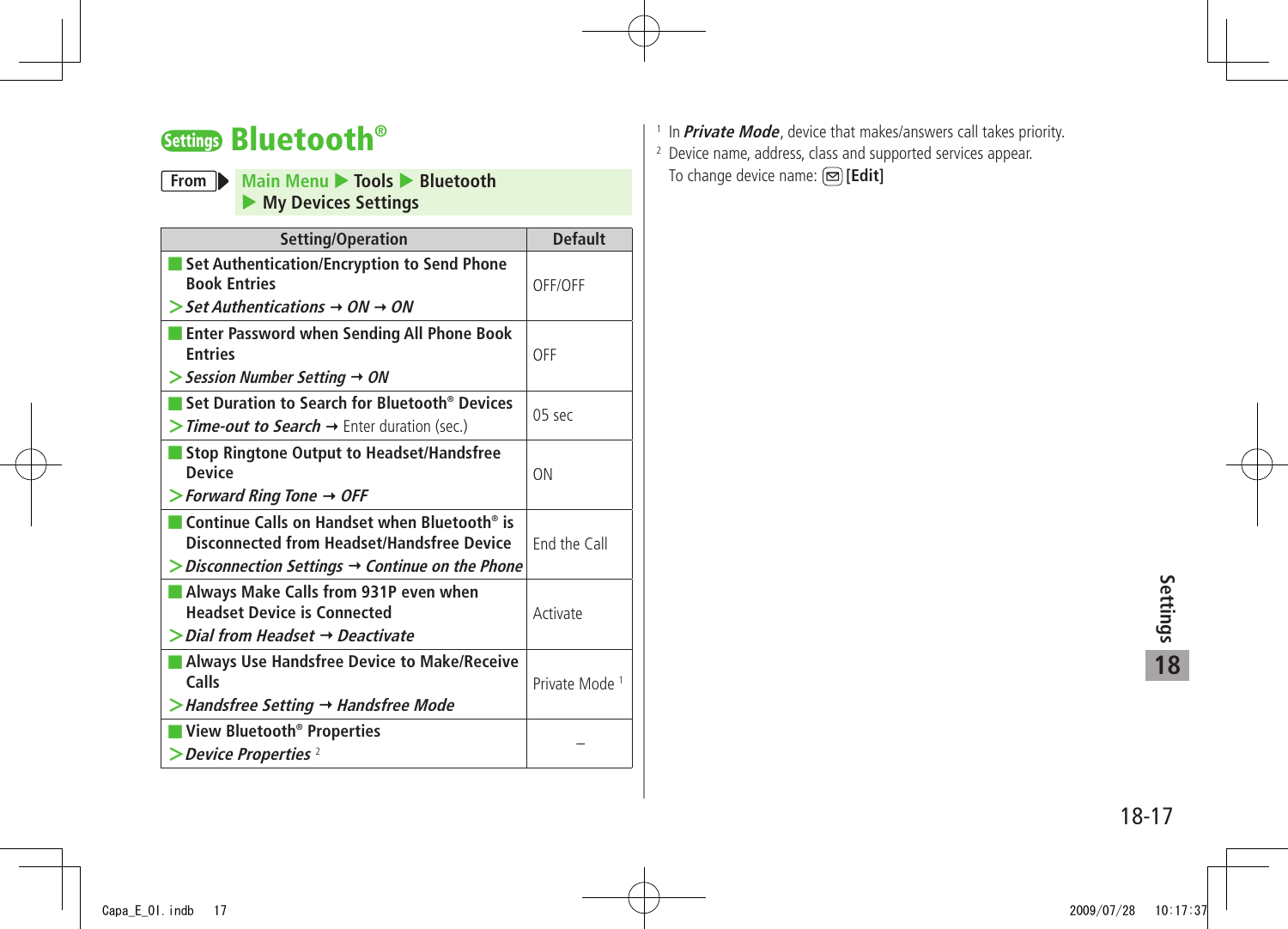## <span id="page-17-0"></span>**Settings Messaging**

## **Universal Settings**

| From Main Menu Messaging Settings |
|-----------------------------------|
| ▶ Universal Settings              |

| Setting/Operation                                                                                                                                                                               | <b>Default</b>                            |
|-------------------------------------------------------------------------------------------------------------------------------------------------------------------------------------------------|-------------------------------------------|
| Change Font Size*<br>> Font Size $\rightarrow$ Small or Large                                                                                                                                   | Normal                                    |
| Set Scroll Unit in Text Entry/Preview Window<br>> Scroll Unit → Half Screen or Whole Screen                                                                                                     | Single Line                               |
| <b>Change Message Quote Setting when Replying</b><br>$>$ Quote Message $\rightarrow$ ON (S! Mail/SMS) or OFF                                                                                    | ON (S! Mail)                              |
| <b>Confirm Message Delivery (Available when</b><br>messaging to SoftBank handset numbers)<br>> Delivery Report → ON                                                                             | OFF<br>(Not confirm)                      |
| <b>Change Anti-Spam Measures Setting</b><br>> Anti-Spam Measures → Report Spam →<br>$\bigcirc$ [Edit] $\rightarrow$ Edit recipient address $\rightarrow \bigcirc$ [Finish] $\rightarrow$<br>YFS | stop@meiwaku.<br>softbankmobile.<br>co.jp |
| <b>Reset Anti-Spam Measures Setting</b><br>> Anti-Spam Measures → Report Spam →<br>(Y)[Menu] → <i>Reset Address</i> → (⊠)[Finish] →<br>YES                                                      |                                           |
| Set Auto Delete Off (For Sent/Unsent)<br>$>$ Auto Sent Msq Del $\rightarrow$ OFF                                                                                                                | ON                                        |

| Set Auto Delete Off (For Incoming Mail)                                       |  |
|-------------------------------------------------------------------------------|--|
| > Auto Received Msg Del $\rightarrow$ ON (Read Msg Only) $ \circ$ M (All Msg) |  |
| or $OFF$                                                                      |  |

\* Character size in SMS or S! Mail subject field does not change. Check preview to see actual size.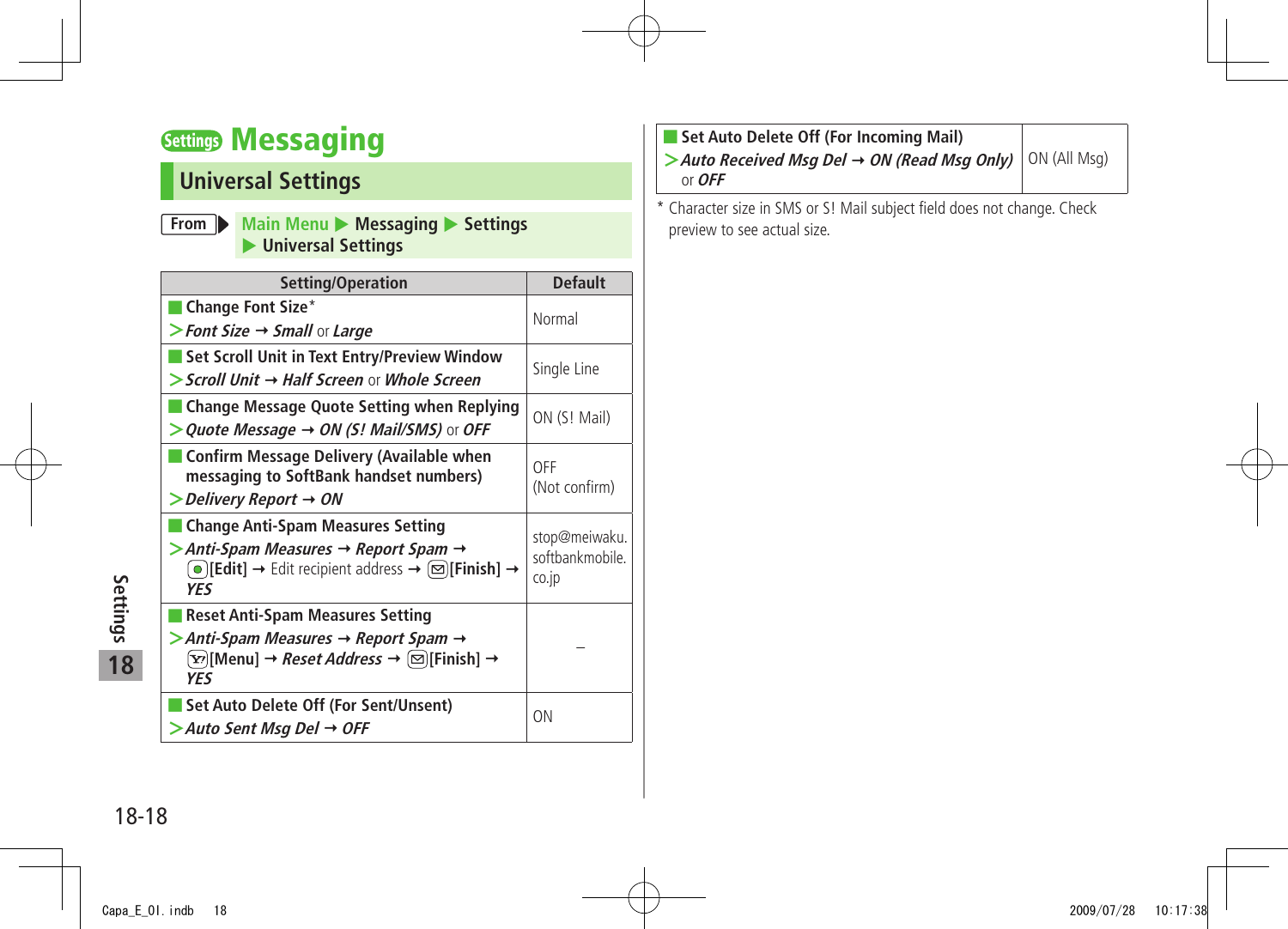### <span id="page-18-0"></span>**S! Mail Settings**

#### **From Main Menu**  $\triangleright$  **Messaging**  $\triangleright$  **Settings** ▶ S! Mail Settings ▶ Incoming Options

| Setting/Operation                                                       | <b>Default</b>  |
|-------------------------------------------------------------------------|-----------------|
| Set S! Mail Download Condition (within Japan)                           | Auto Download   |
| > Home Auto Setting > Download by Numbers or<br><b>Manual Retrieval</b> | All             |
| Retrieve S! Mail Manually while Abroad                                  | Auto Download   |
| $\triangleright$ Roaming Auto Setting $\rightarrow$ Manual Retrieval    |                 |
| $\blacksquare$ Play Attached Music Files Automatically*                 | OFF             |
| $>$ Auto Sound Play $\rightarrow$ ON                                    | (Not play back) |

\* When multiple sound files are attached, the first file plays.

### **SMS Settings**

**From Main Menu > Messaging > Settings SMS Settings** 

| Setting/Operation                                          | <b>Default</b>        |
|------------------------------------------------------------|-----------------------|
| Change SMS Center Number*                                  |                       |
| > Message Center → Enter SMS Center number                 |                       |
| Set Input Character to English                             |                       |
| $\ge$ Set Input Character $\rightarrow$ English (160char.) | Japanese<br>(70char.) |

\* Changing Message Center number may disable SMS.

## **Settings Internet**

### **Browser Display Settings**

#### **Yahoo! Keitai**



**From Main Menu** > Yahoo! Keitai > Set Yahoo! Keitai

#### **PC Site Browser**

**From Main Menu** Yahoo! Keitai **PC Site Browser Set PC Site Browser** 

| Setting/Operation                                                                                                                   | <b>Default</b> |
|-------------------------------------------------------------------------------------------------------------------------------------|----------------|
| <b>Font Size</b><br>> Font Size $\rightarrow$ Large or Small                                                                        | Normal         |
|                                                                                                                                     |                |
| Scroll Unit                                                                                                                         | Single Line    |
| $\triangleright$ Scroll Unit $\rightarrow$ Whole Screen or Half Screen                                                              |                |
| Images Off                                                                                                                          | <b>ON</b>      |
| $>$ Downloads $\rightarrow$ Display Image $\rightarrow$ OFF                                                                         |                |
| Sound Off                                                                                                                           | <b>ON</b>      |
| $>$ Downloads $\rightarrow$ Play Sounds $\rightarrow$ OFF                                                                           |                |
| <b>Hide Warning Messages when Activating PC</b><br>Site Browser or Switching to Yahoo! Keitai*                                      |                |
| > Warning Messages $\rightarrow$ PC Site Browser (when<br>activating) or <i>Yahoo! Keitai</i> (when switching) $\rightarrow$<br>0FF | <b>ON</b>      |

\* PC Site Browser only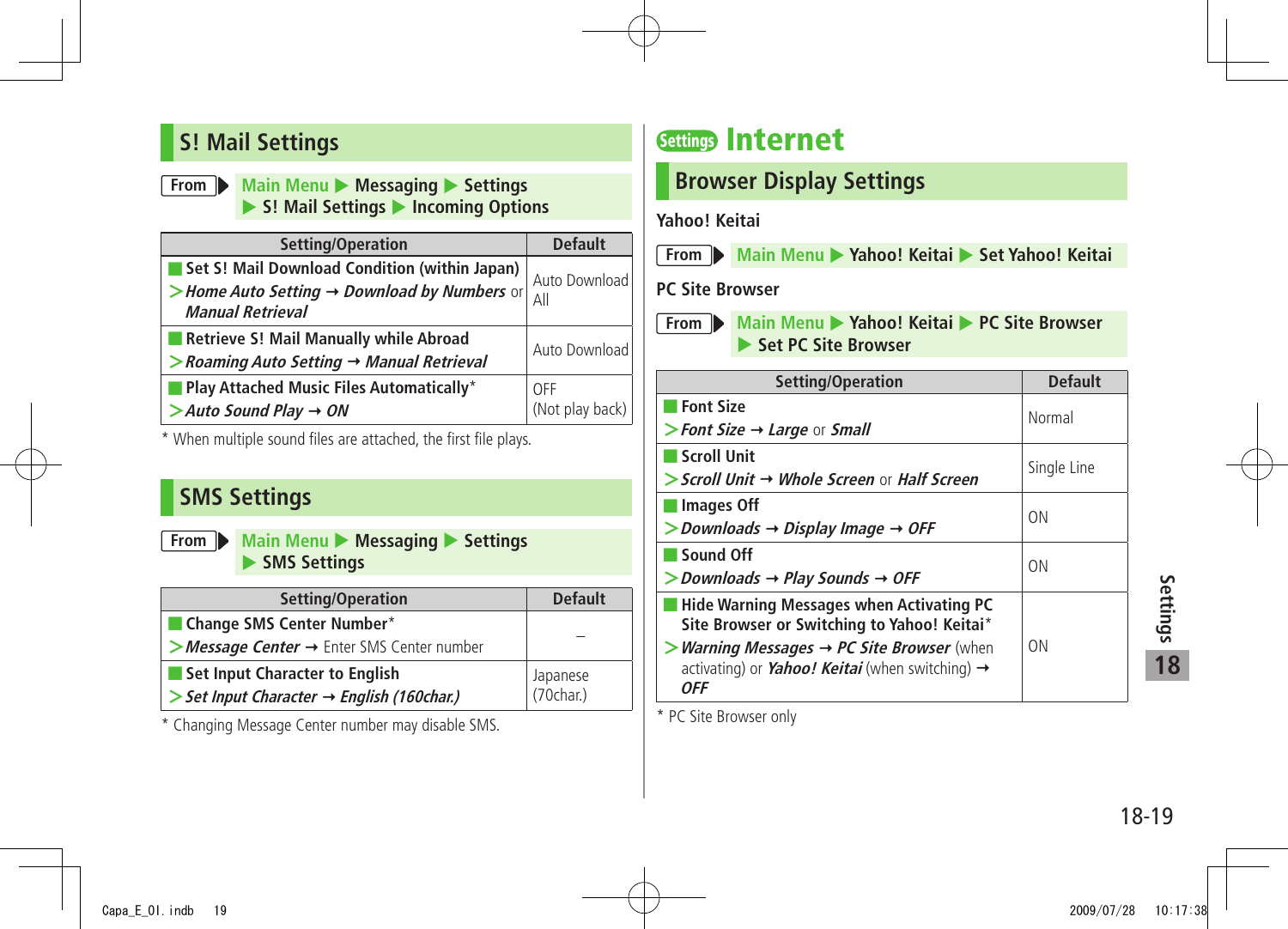### <span id="page-19-0"></span>**Memory Manager & Reset**

**Yahoo! Keitai**

**From** Main Menu > Yahoo! Keitai > Set Yahoo! Keitai

#### **PC Site Browser**

**From Main Menu > Yahoo! Keitai > PC Site Browser ▶ Set PC Site Browser** 

| Setting/Operation                                                                     | <b>Default</b> |
|---------------------------------------------------------------------------------------|----------------|
| Clear Cache                                                                           |                |
| $>$ Memory Manager $\rightarrow$ Clear Cache $\rightarrow$ YES                        |                |
| <b>Delete Cookies</b>                                                                 |                |
| $>$ Memory Manager $\rightarrow$ Delete Cookies $\rightarrow$ YES                     |                |
| Delete User ID or Password Entered when<br><b>Authentication is Required</b>          |                |
| $>$ Memory Manager $\rightarrow$ Delete Certificates $\rightarrow$ YES                |                |
| Set Data Storage Location to microSD Card*<br>$>$ Save Settings $\rightarrow$ microSD | Phone          |
|                                                                                       |                |

\* Yahoo! Keitai Browser only

### **Security Settings**

#### **Yahoo! Keitai**

**From Main Menu > Yahoo! Keitai > Set Yahoo! Keitai <a> Security** 

#### **PC Site Browser**



**From Main Menu > Yahoo! Keitai > PC Site Browser** ▶ Set PC Site Browser ▶ Security

| Setting/Operation                                                                                                                                     | <b>Default</b>        |
|-------------------------------------------------------------------------------------------------------------------------------------------------------|-----------------------|
| Set Auto Send Off for Manufacturer's Number<br>(for Authentication)<br>> Manufacture Number $\rightarrow$ OFF (Not send)                              | ON (Send)             |
| Forbid Sending Referer Information<br>$\triangleright$ Send Referer $\rightarrow$ OFF                                                                 | ON (Send)             |
| Select whether or Not to Allow Cookies to Be<br>Stored on 931P<br>$\triangleright$ Cookies $\rightarrow$ OFF or Ask Every Time                        | ON (Save)             |
| Select whether or Not to Run Scripts in Yahoo!<br>Keitai <sup>1</sup><br>$\triangleright$ Script $\rightarrow$ ON, OFF or Ask Every Time              | Ask hefore<br>Connect |
| Select whether or Not to Run Scripts in PC Site<br>Browser <sup>2</sup><br>> Script $\rightarrow$ Ask before Connect, OFF or<br><b>Ask Every Time</b> | ON (Run)              |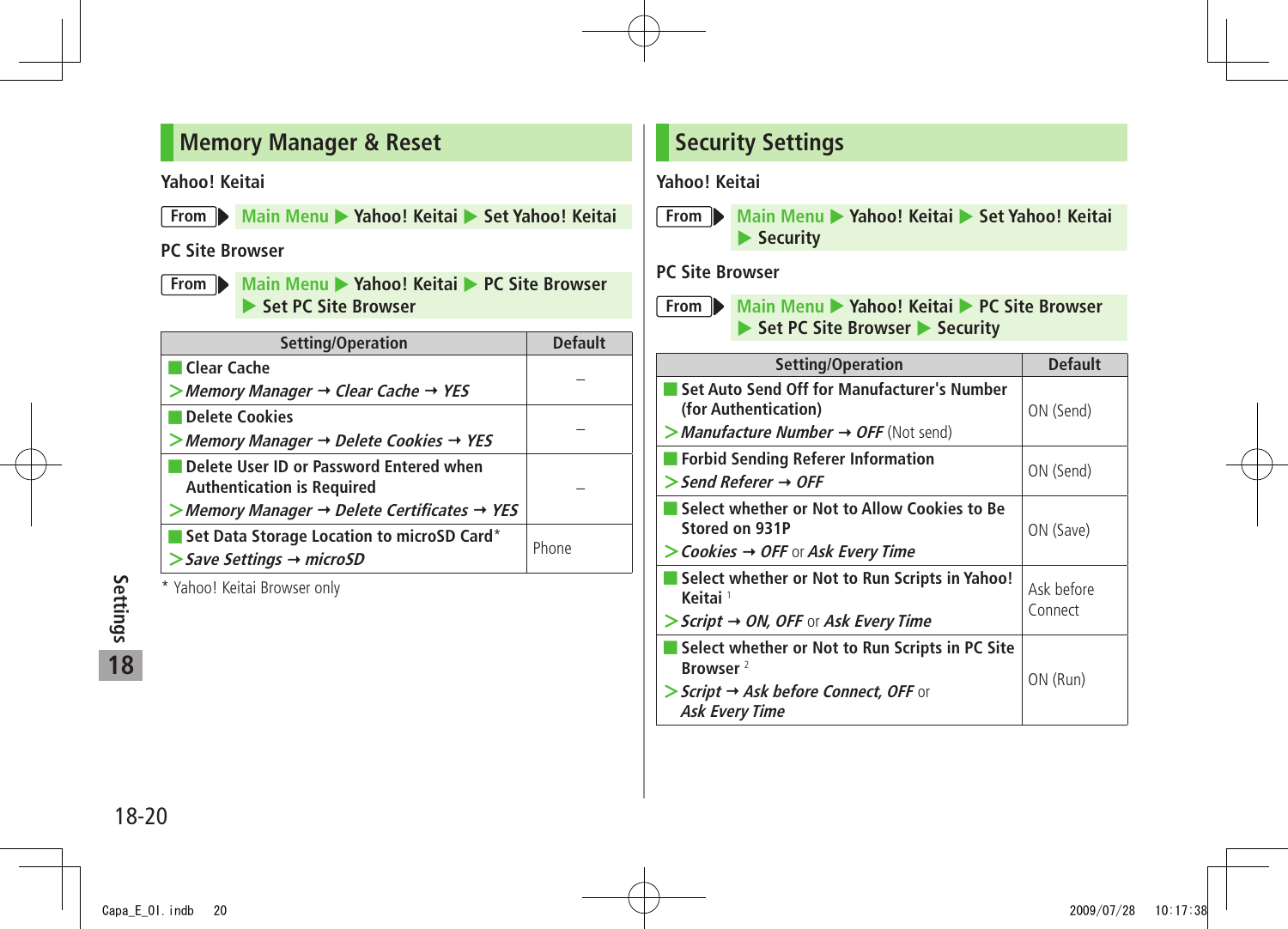<span id="page-20-0"></span>

| View Server Certificates Issued by Certificate<br><b>Authorities</b>                                                                                    |                               |
|---------------------------------------------------------------------------------------------------------------------------------------------------------|-------------------------------|
| $\triangleright$ <b>Root Certificates <math>\rightarrow</math></b> Select an item                                                                       |                               |
| Select whether or Not to Retain Authentication<br>Information<br>$\triangleright$ Certificate Retention $\rightarrow$ Always Keep or<br><b>Not Keep</b> | Keep While<br><b>Browsing</b> |
| <b>Hide Confirmation when Connecting to Secure</b><br>Site<br>> Secure Prompt → OFF                                                                     | ON                            |
| <sup>1</sup> Yahoo! Keitai Browser only                                                                                                                 |                               |

2 PC Site Browser only

### **Reset**

**Yahoo! Keitai**

**From Main Menu Xahoo! Keitai Reset** 

#### **PC Site Browser**



| Setting/Operation                                                                            | <b>Default</b> |
|----------------------------------------------------------------------------------------------|----------------|
| <b>Reset Browser Settings</b>                                                                |                |
| > Restore Defaults $\rightarrow$ YES $\rightarrow$ Enter Phone Password                      |                |
| Initialize Browser                                                                           |                |
| $\triangleright$ Initialized Browser $\rightarrow$ YES $\rightarrow$ Enter Phone<br>Password |                |

## **Settings S! Appli**

**From Main Menu** > S! Appli > S! Appli Settings

| Setting/Operation                                                                            | <b>Default</b>            |
|----------------------------------------------------------------------------------------------|---------------------------|
| ■ Volume<br>$\rightarrow$ <i>Volume</i> $\rightarrow$ [0] to adjust volume                   | Level 4                   |
| Backlight On/Off<br>$\triangleright$ Display Backlight $\rightarrow$ Always ON or Always OFF | Follow General<br>Setting |
| Deactivate Vibration<br>$>$ Vibration $\rightarrow$ OFF                                      | ON                        |
| Sync microSD Card with S! Appli List*<br>> Synchronize microSD                               |                           |

\* Update S! Appli List on microSD Card after using microSD Card in another handset or PC.

## **Settings Osaifu-Keitai®**

**From Main Menu > Osaifu-Keitai > IC Card Settings Setting/Operation Default** ■ **View IC Card Status <sup>&</sup>gt;IC Card Status** – ■ **Disable Handset Response to Commands from Reader/Writer** >Interface Settings → Enter Phone Password → Select an item  $\rightarrow$  OFF All ON

ed<br>Brattings<br>18-21<br>18-21 **18**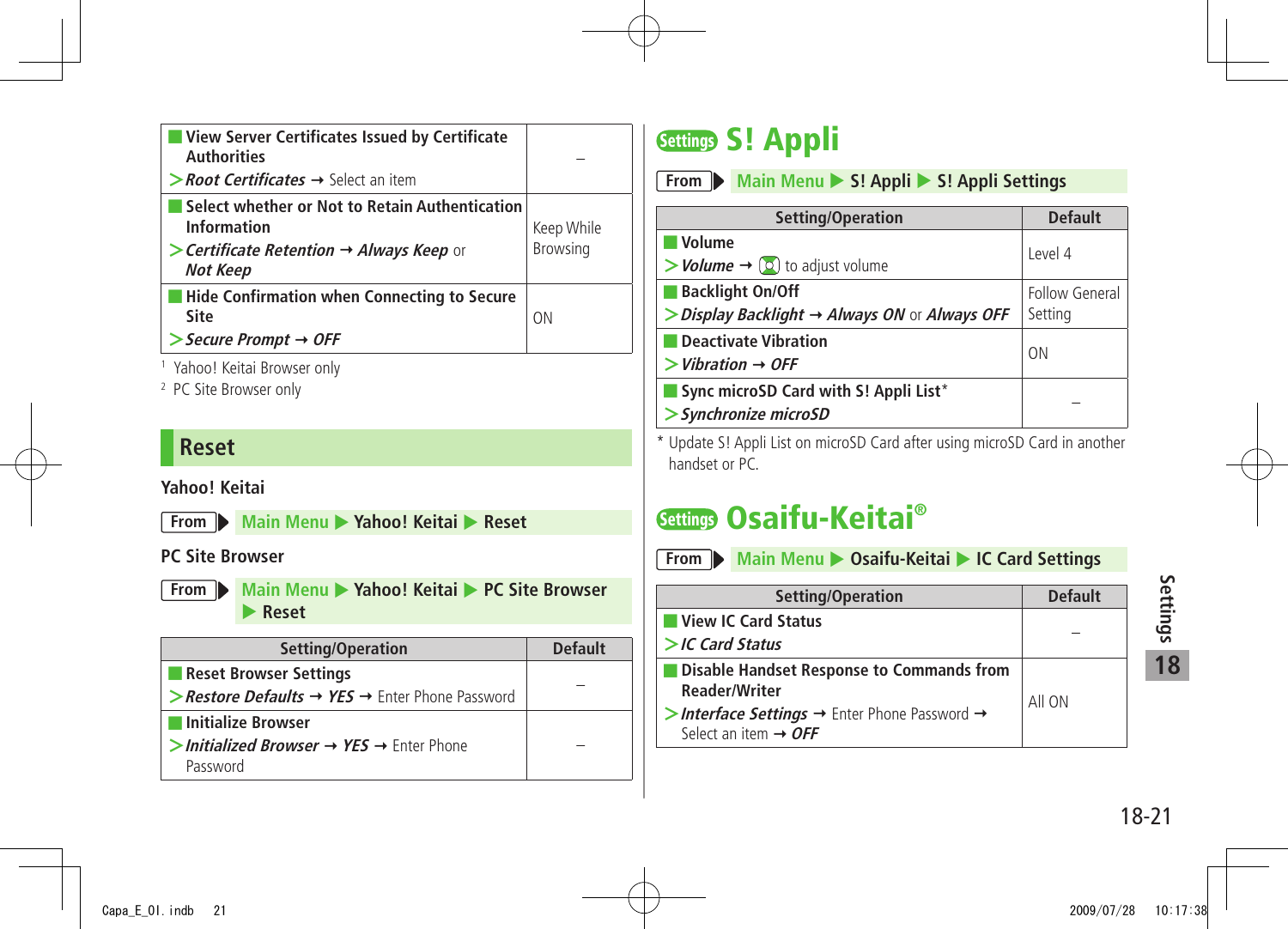## <span id="page-21-0"></span>**Settings S! GPS Navi Settings**

### **From** Main Menu > Tools > S! GPS Navi > NAVI Settings

| Setting/Operation                                                                                                                                                                                                                                                                                                                                                            | <b>Default</b>                                          |  |
|------------------------------------------------------------------------------------------------------------------------------------------------------------------------------------------------------------------------------------------------------------------------------------------------------------------------------------------------------------------------------|---------------------------------------------------------|--|
| Select Navi Appli to Activate                                                                                                                                                                                                                                                                                                                                                |                                                         |  |
| > Select Navi Appli → Select a Navi Appli                                                                                                                                                                                                                                                                                                                                    |                                                         |  |
| Save Current Map URL                                                                                                                                                                                                                                                                                                                                                         |                                                         |  |
| > Map URL Settings → Highlight <not recorded=""><br/><math>\rightarrow</math> (<math>\boxdot</math>)[Edit] <math>\rightarrow</math> <i>URL Name</i> <math>\rightarrow</math> Enter a name <math>\rightarrow</math><br/><b>Map URL</b> <math>\rightarrow</math> Enter a URL ("http://" or "https://") <math>\rightarrow</math><br/><math>\textcircled{ }</math>[Finish]</not> |                                                         |  |
| Select Map URL                                                                                                                                                                                                                                                                                                                                                               | <b>NAVITIME</b>                                         |  |
| > Map URL Settings → Select a name                                                                                                                                                                                                                                                                                                                                           |                                                         |  |
| Edit/Delete Map URL*                                                                                                                                                                                                                                                                                                                                                         |                                                         |  |
| > Map URL Settings $\rightarrow$ Highlight a name $\rightarrow$<br>$\lceil \mathbf{x} \rceil$ [Menu] $\rightarrow$ <i>Edit</i> or <i>Delete</i>                                                                                                                                                                                                                              |                                                         |  |
| <b>Activate to Lock Positioning Function</b>                                                                                                                                                                                                                                                                                                                                 |                                                         |  |
| > <b>Positioning Lock</b> $\rightarrow$ Enter Phone Password $\rightarrow$ <b>ON</b>                                                                                                                                                                                                                                                                                         | OFF                                                     |  |
| Hide Confirmation when Sending Location<br><b>Information</b><br>> Send Location Info $\rightarrow$ Enter Phone Password $\rightarrow$<br><b>Send without Check</b> (Send location information<br>without showing confirmation)                                                                                                                                              | Send with<br>Check (Show<br>confirmation<br>every time) |  |
| <b>Hide Notification of Incoming Location</b><br><b>Provision Request</b><br>> <i>Notification Setting</i> $\rightarrow$ Enter Phone Password $\rightarrow$<br><b>OFF</b>                                                                                                                                                                                                    | ON                                                      |  |

| Set Positioning Ringtone/Vibrator/Ringtone                     | Ringtone:       |
|----------------------------------------------------------------|-----------------|
| <b>Duration</b>                                                | Pattern 2       |
| $\triangleright$ Recv Location Request $\rightarrow$ Ringtone, | Vibrator Alert: |
| Vibration Alert or Ringtone Duration $\rightarrow$             | Pattern 1       |
| Set individual item                                            | Ringtone        |
|                                                                | Duration:       |
|                                                                | 05 seconds      |
|                                                                |                 |

\* Pre-installed NAVITIME cannot be edited or deleted.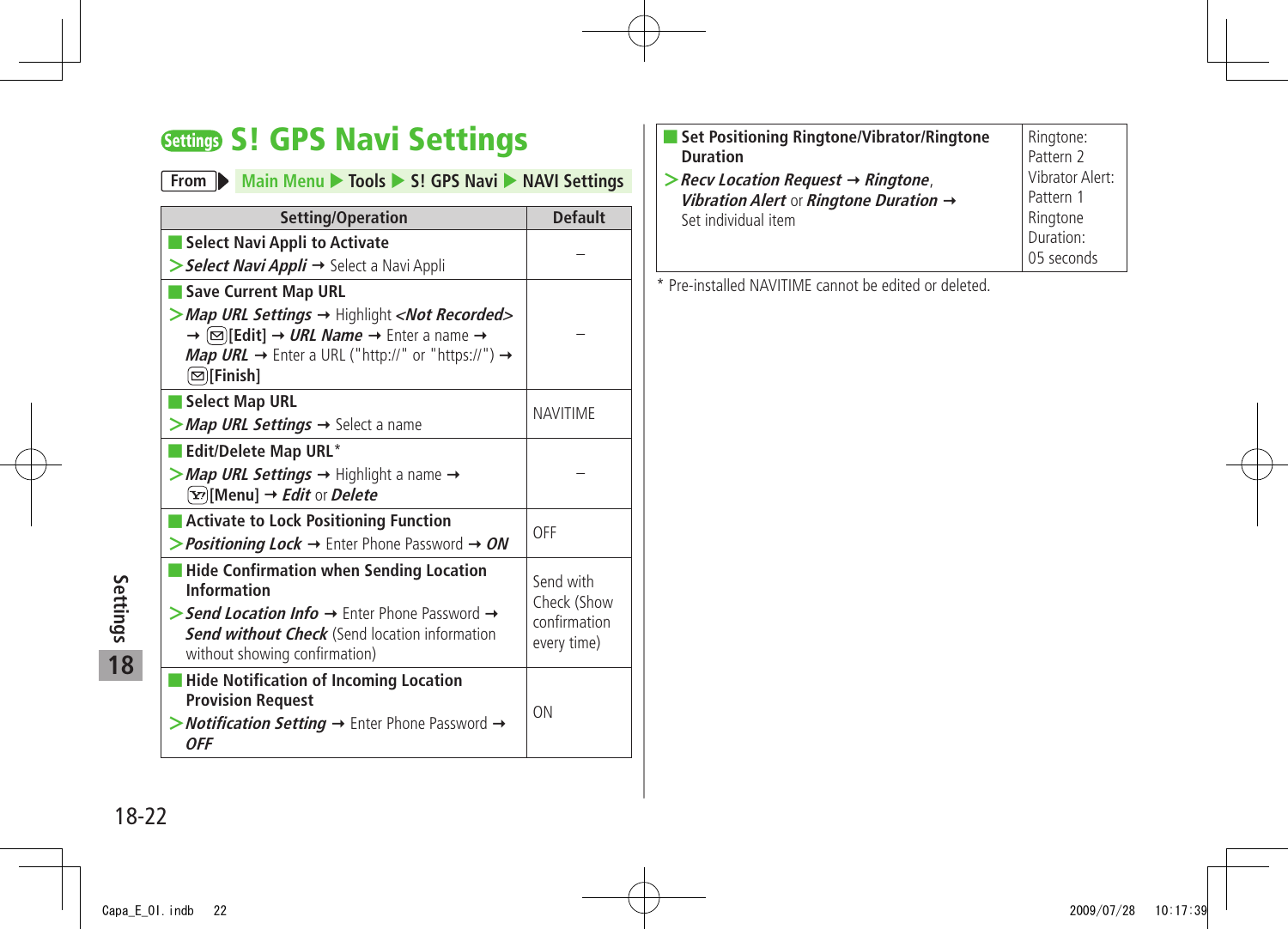## <span id="page-22-0"></span>**Default Settings**

#### **Default settings vary by handset color as below.**

● For operations, refer to respective setting sections.

| <b>Setting</b>               |                                                                         |              | <b>Black</b>  | White           | Pink               |
|------------------------------|-------------------------------------------------------------------------|--------------|---------------|-----------------|--------------------|
| <b>Notification</b><br>Light | Incoming                                                                | Voice Call   | A-Signal      | <b>B-Signal</b> | C-Signal           |
|                              |                                                                         | Video Call   | A-Signal      | <b>B-Signal</b> | C-Signal           |
| (C <sub>FP</sub> .18-10)     |                                                                         | Message      | A-Rhythm      | B-Rhythm        | C-Rhythm           |
|                              | Side Key (Upper Side Key)                                               |              | A-HOTARU      | <b>B-HOTARU</b> | C-HOTARU           |
| <b>Display Settings</b>      | Stand-by Display                                                        |              | Night View 1* | White Room 1*   | Window in Dream 1* |
| (子P.18-3 to 6,               | Stand-by Display Wide                                                   |              | Night View 2* | White Room 2*   | Window in Dream 2* |
| $P.18-13)$                   | External Stand-by Display                                               |              | Night View 3* | White Room 3*   | Window in Dream 3* |
|                              | Stand-by Clock                                                          | Pattern      | Pattern 4     | Pattern 1       | Pattern 4          |
|                              | Icon Clock (Internal/External Display)<br>Outgoing Image (Call/Message) |              | Pattern 4     | Pattern 1       | Pattern 4          |
|                              |                                                                         |              | Pattern 1     | Pattern 2       | Pattern 3          |
|                              | Incoming Image (Call/Message)                                           |              | Pattern 1     | Pattern 2       | Pattern 3          |
|                              | Menu Icons                                                              |              | Midnight road | White cube      | Pinky dream        |
|                              | Horizontal Open Menu                                                    |              | Pattern 1     | Pattern 1       | Pattern 2          |
| Color Scheme                 |                                                                         | <b>Black</b> | White         | Pink            |                    |

\* Background color and design change. Unavailable when Calendar appears in Standby